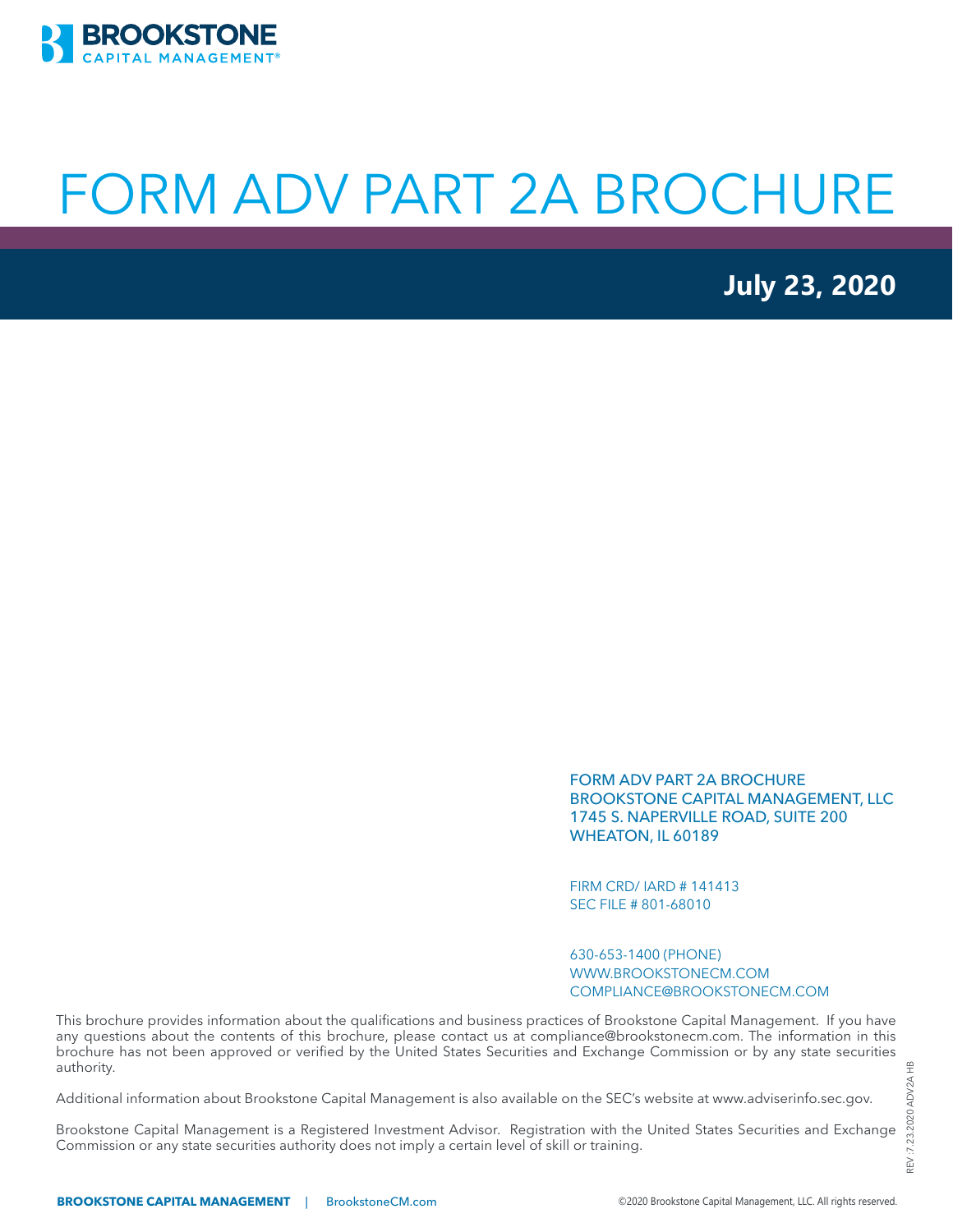# <span id="page-1-0"></span>**MATERIAL CHANGES**

This ADV Part 2 brochure has been reviewed and is current. SEC Rule 204-3(b)(2) allows a summary page be provided in the event material changes are made to this brochure. If you receive a summary page of material changes and would like to obtain a current copy of the entire brochure, please contact either Brookstone Capital Management or your Investment Advisor Representative for a complete copy.

There is a material change to this brochure. In March 2020, Thomas H. Lee Partners, L.P., a private equity firm, acquired a majority stake from J.C. Flowers & Co., LLC in AL Marketing, LLC (AmeriLife). J.C Flowers was the majority owner of AmeriLife which acquired a majority equity interest in Brookstone Capital Management, LLC in July 2019. AmeriLife is a Florida domiciled insurance company that markets and distributes annuity, life and health insurance products. This change in ownership will have no impact on the investment advisory services that you receive from either Brookstone or your independent advisor. Your independent financial advisor will remain the same, as will the nature of the investment services that you receive and the terms of your investment advisory contract.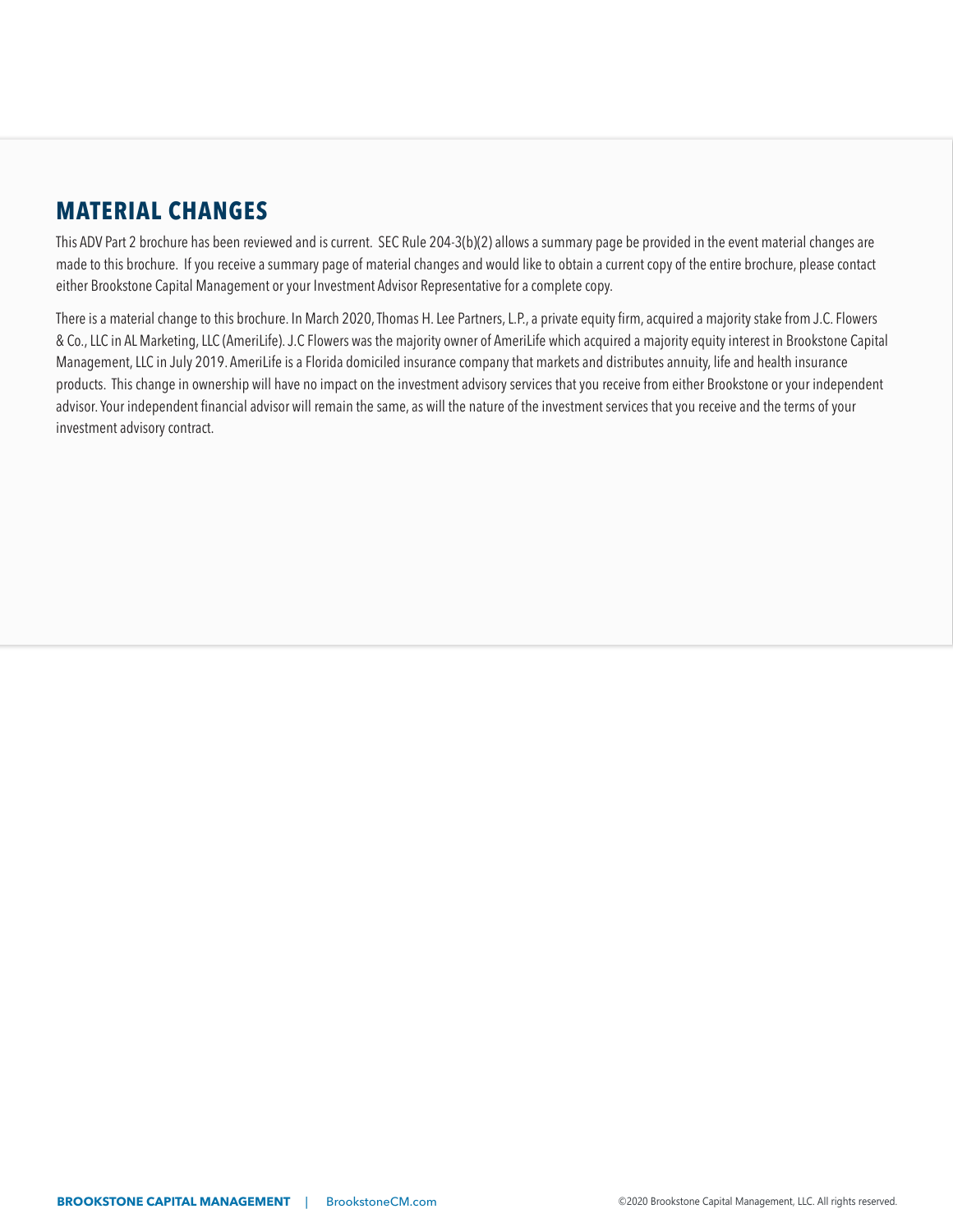Page 3 of 20

# **TABLE OF CONTENTS**

| <b>MATERIAL CHANGES</b>                                     | $\overline{2}$ |
|-------------------------------------------------------------|----------------|
| <b>ADVISORY BUSINESS</b>                                    | 4              |
| <b>FEE SCHEDULE</b>                                         | $\overline{7}$ |
| <b>DISCLOSED FEES AND COMPENSATION</b>                      | 8              |
| <b>TYPES OF CLIENTS</b>                                     | 10             |
| METHODS OF ANALYSIS, INVESTMENT STRATEGIES AND RISK OF LOSS | 10             |
| <b>DISCIPLINARY INFORMATION</b>                             | 15             |
| OTHER FINANCIAL INDUSTRY ACTIVITIES AND AFFILIATIONS        | 15             |
| <b>CODE OF ETHICS AND PERSONAL TRADING</b>                  | 16             |
| <b>BROKERAGE PRACTICES</b>                                  | 16             |
| <b>REVIEW OF ACCOUNTS</b>                                   | 18             |
| <b>CLIENT REFERRALS AND OTHER COMPENSATION</b>              | 19             |
| <b>CUSTODY OF CLIENT FUNDS AND SECURITIES</b>               | 19             |
| <b>INVESTMENT DISCRETION</b>                                | 20             |
| <b>VOTING CLIENT SECURITIES</b>                             | 20             |
| <b>FINANCIAL INFORMATION</b>                                | 20             |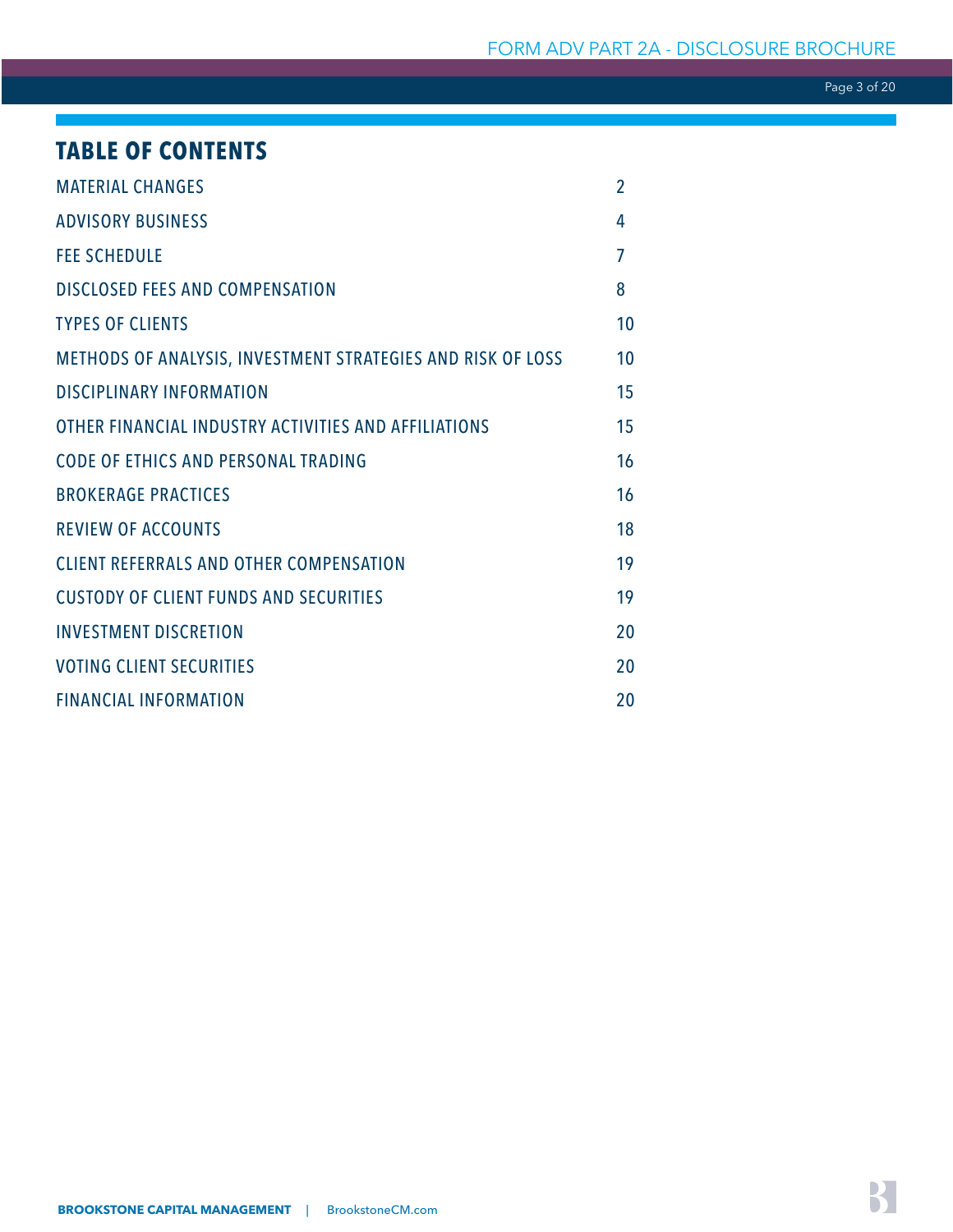# <span id="page-3-0"></span>**ADVISORY BUSINESS**

# ABOUT US

Founded in 2006, Brookstone Capital Management, LLC (Brookstone) is an investment advisory firm providing fee based asset management services for clients, as well as comprehensive financial planning services.

Brookstone is a Registered Investment Advisor with the SEC, and is owned by Dean Zayed and AL Marketing, LLC (AmeriLife). Mr. Zayed received his Bachelor of Arts Degree in Economics from Northwestern University. He completed the Business Institutions Program, the undergraduate Leadership Program and was a member of Omicron Delta Epsilon Economics Honor Society. He received his Juris Doctor degree from Northwestern University School of Law. He received his Master's Degree in Taxation (LLM) from Chicago-Kent College of Law. Dean is a Certified Financial Planner (CFP®) and holds an Illinois insurance license for life, health and long-term care, in addition to being an Investment Advisor Representative. Mr. Zayed is the CEO of Brookstone and provides the firm with principal management.

AmeriLife is a Florida domiciled insurance company that markets and distributes annuity, life and health insurance products and is a portfolio company of Thomas H. Lee Partners, L.P, a private equity firm.

# INVESTMENT ADVISORY FIDUCIARY STANDARD

As investment advisors, Brookstone and its IARs act as fiduciaries for all of our investment management clients. This means that we have an obligation to act in the best interests of our clients and to provide investment advice in the clients' best interests. We avoid engaging in any activity that could create a conflict of interest with any client; however, if a conflict of interest does arise, full disclosure of that conflict will be made to the client. Reasonable care must be employed to avoid misleading clients and full and fair disclosure of all material facts (including fees) to clients and prospective clients will be made.

We fulfil our fiduciary obligations by collecting information about you and your investment goals so that our recommendations are customized to be in your best interests. We disclose all fees, and conflicts, in this brochure and in the client agreement (Investment Policy Statement parts A and B) which are acknowledged by your signature.

# ANNUITY RECOMMENDATIONS

Most Brookstone investment advisor representatives also provide insurance or annuities to their clients when appropriate. Insurance, including fixed index annuities, are not offered through Brookstone but are sold by insurance licensed agents using various insurance companies. The issuing insurance companies are not affiliated with Brookstone. However, sometimes the fixed insurance product could be used as a replacement or alternative to the Brookstone fixed income portion of a portfolio. However, annuity products present their own differences from traditional fixed income securities, such as bonds, including, but not limited to liquidity, tax implications, and underlying fees. Unlike bonds, there is no secondary market for annuity products. Annuities also may be subject to caps, restrictions, fees and surrender charges as described in the annuity contract. Any annuity guarantees are backed by the financial strength and claims paying ability of the issuer. Brookstone does not charge management fees on commission based fixed index annuities. However, the representative will receive commissions from the recommendation of any insurance product, like a fixed index annuity, and this may present a conflict of interest. Full and frank disclosure will be made to client if such conflict exists that could impact the impartiality of their advice.

If a BCM IAR is licensed as an insurance agent and/or registered representative and makes a recommendation for transacting in a fixed annuity and/or life insurance product, this gives rise to conflicts of interest due to the fact that such BCM IAR is receiving remuneration in the form of commission and in some cases, other compensation (such as a percentage of an organizations' profits for selling fixed annuities and/or life insurance) which incentives such IAR to sell that product. BCM IARs mitigate this conflict by making recommendations that are in the client's best interest and are suitable for them based on their investment objectives and needs outlined in the client's investment policy statement.

### SERVICES WE OFFER

Brookstone provides Asset Management and Financial Planning Services for its clients, each of which is more fully described below. Clients collaborate with Investment Advisor Representatives (IARs) to determine which services to employ to best help clients reach their financial goals.

### ASSET MANAGEMENT SERVICES

Brookstone's principal service is providing fee-based investment advisory services. Brookstone manages investment portfolios, on a discretionary basis, according to the client's objectives. Brookstone obtains data from potential clients addressing financial objectives, needs, risk tolerance, investment horizon and other pertinent information. This information is gathered and reported on an Investment Policy Statement (IPS) and Risk Profile Questionnaire and is analyzed by Brookstone IARs. Once the analysis is completed, the IAR develops an investment strategy with the potential client that addresses specific investment styles and allocation of the client's assets. Brookstone may use a combination of equities, mutual funds, exchange traded funds, structured products (including certificates of deposit and notes), individual bonds, and options in securities to accomplish these objectives. Brookstone may partner with Sub-Advisory firms to create and manage portfolio strategies. A client's portfolio is allocated according to the client's risk profile and documented on the IPS.

Brookstone may use Unified Managed Accounts (UMA) whenever possible. This allows for multiple strategies to be managed and held within the same account. Accounts holding options cannot participate in UMA.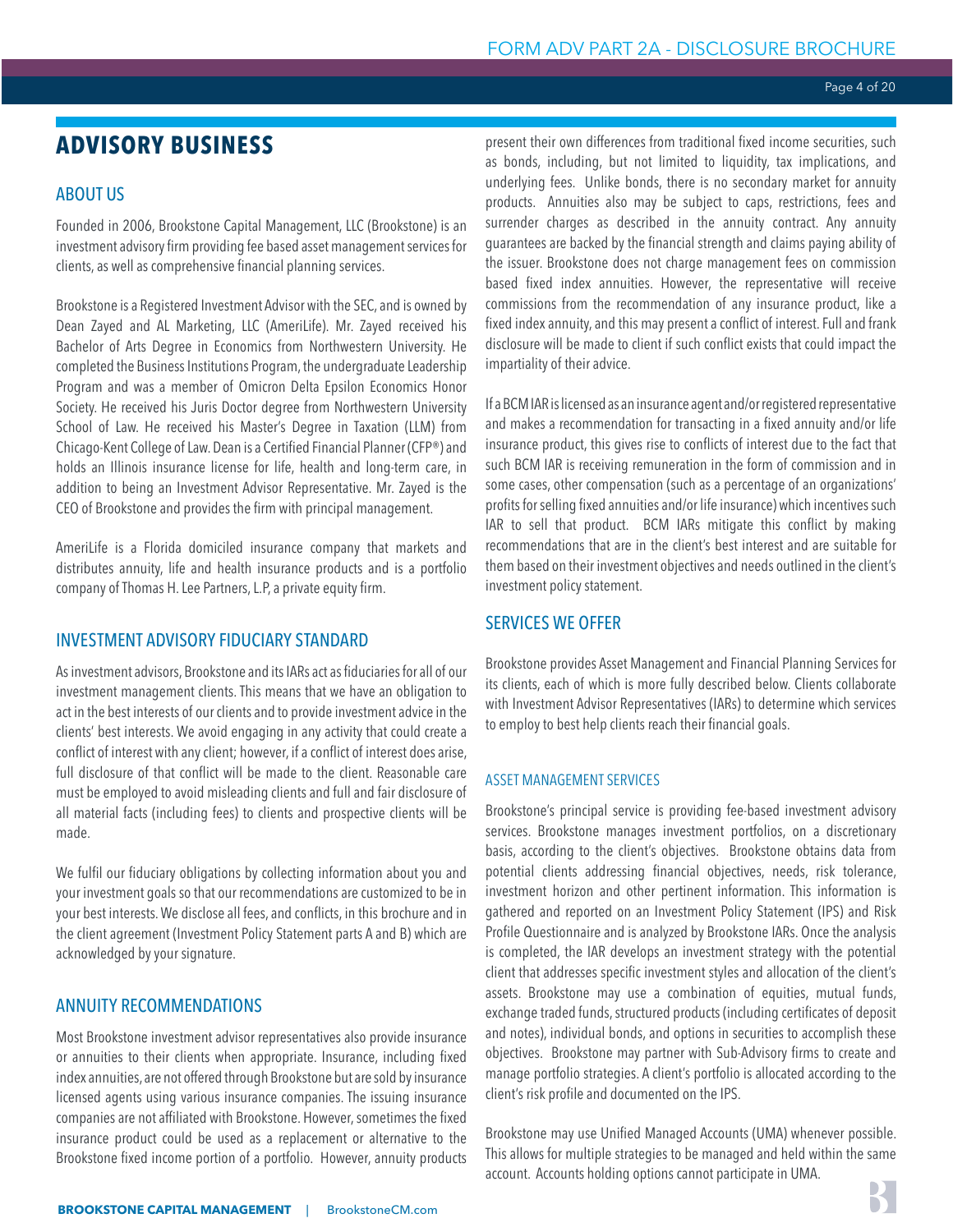In addition, Brookstone offers asset management services to clients through customized individual investment accounts. In such accounts, clients may authorize Brookstone IARs to purchase and sell mutual funds, exchange traded funds, equities, fixed income securities and other securities authorized by Brookstone on a discretionary basis pursuant to investment objectives chosen by the client. Clients should refer to the individual mutual fund or ETF prospectus for the risks associated with each specific fund.

Another asset management service available, the RAISE 360 Portfolios, consists of pre-selected model portfolio allocations created by Brookstone and its investment team to align with specific risk tolerances. These portfolios may contain mutual funds, exchange traded funds, equities, and other securities authorized by Brookstone, and are managed on a discretionary basis by the Brookstone investment team pursuant to investment objectives as chosen by the client via the Risk Tolerance Questionnaire. Please see the Fees and Compensation section of this Brochure for more information.

#### FINANCIAL PLANNING SERVICES

Through its IARs, Brookstone also offers comprehensive financial planning services for individuals, families and businesses. Our Financial Planning services include data gathering and analysis, along with creating a financial plan with specific recommendations and implementation advice tailored to client needs. Specific areas of advice include investment planning, insurance needs assessment and advice, retirement planning, cash flow management, debt consolidation, capital needs assessments, educational planning, estate planning, and business planning.

Fees for financial planning services will be outlined in a Financial Planning Agreement signed by both the client and IAR, and any client participating in this program will receive a copy of the Financial Plan created.

Should a client decide to implement any recommendations contained in their financial plan, the client may, but is under no obligation to, utilize Brookstone or one of its IARs to implement those recommendations. Financial planning clients who wish to engage Brookstone for portfolio management services will be required to enter into a separate written agreement with the firm for such services, for which Brookstone will be paid a separate and additional fee based on assets under management in accordance with the fee schedule set forth under Fees and Compensation, below.

As part of the financial plan, Brookstone may also make estate planning recommendations. Clients are made aware both as part of this Brochure, and the client's individual agreement, that Brookstone does not provide tax or legal advice, and that it is the client's sole responsibility to find independent advice in connection with such services. Brookstone does however recommend the services of a third party law firm, Perkins & Zayed, PC, for performance of estate planning services. Should a client elect to utilize Perkins & Zayed, PC for estate planning services, the client will be required to enter into a separate written agreement for such services, and pay applicable legal fees. Clients should be aware that any applicable legal fees will be in

addition to and separate from the financial planning fees incurred for services as outlined in the Financial Planning Agreement. This could create a conflict of interest in that Mr. Zayed, through Brookstone, may have a financial incentive to recommend Perkins & Zayed, PC for estate planning services. For more information, please see the Other Industry Activities and Affiliations section below.

There can be no assurance that Brookstone's financial planning services or any products recommended by a financial plan are at the lowest available cost. Clients are advised that potential conflicts of interest exist if Brookstone recommends its own investment management services, or a third party for which Brookstone will receive a referral fee. Specifically, clients should be aware that a conflict may exist between Brookstone's interests and the interest of the client if the client implements the financial plan through the firm, or a recommended third party, for Brookstone will receive additional payment from the client in the form of advisory fees and/or referral fees. This may act as an incentive to Brookstone to make certain recommendations in the financial plan or to advise the client to instruct Brookstone to implement the plan. Clients also should be aware that other advisory firms may charge lower fees for providing such services.

#### RECOMMENDATIONS OF STRATEGIES OUTSIDE THE BROOKSTONE PLATFORM

In addition to the programs managed through Brookstone, other programs offered by Brookstone are sponsored and managed by various outside, unaffiliated Registered Investment Advisors. Each of these programs will provide a copy of their disclosure documents (ADV Part 2A) which will further describe the program, account minimums, fees and risks. These additional disclosure documents are available from your IAR. Clients should be aware that by engaging in these services, they will pay a direct management fee to these program managers in addition to an indirect management fee to Brookstone.

#### 401(K) ACCOUNTS (SERVICES FOR QUALIFIED RETIREMENT PLANS)

Under the Qualified Retirement Plan (QRP) program, the advisor may construct a model portfolio or customize a portfolio for each 401(k) plan account. The 401(k) plan is held at the custodian chosen by the 401(k) plan administrator. The portfolio will be constructed based on the investments or funds available within each individual client's 401(k) plan. The IAR shall provide investment management services by allocating and reallocating assets within the plan consistent with the model or portfolio allocation chosen by the client. Additional 401(k), 403(b), and other retirement plan advisory services are offered. These plans will vary based upon the TPA, plan custodian, and investment selections available under each plan. BCM may use outside advisors to manage the plan. In these instances, clients must receive copies of the outside advisor's Form ADV Part 2A and any other applicable disclosure documents, and must complete the account opening paperwork required by the outside advisor.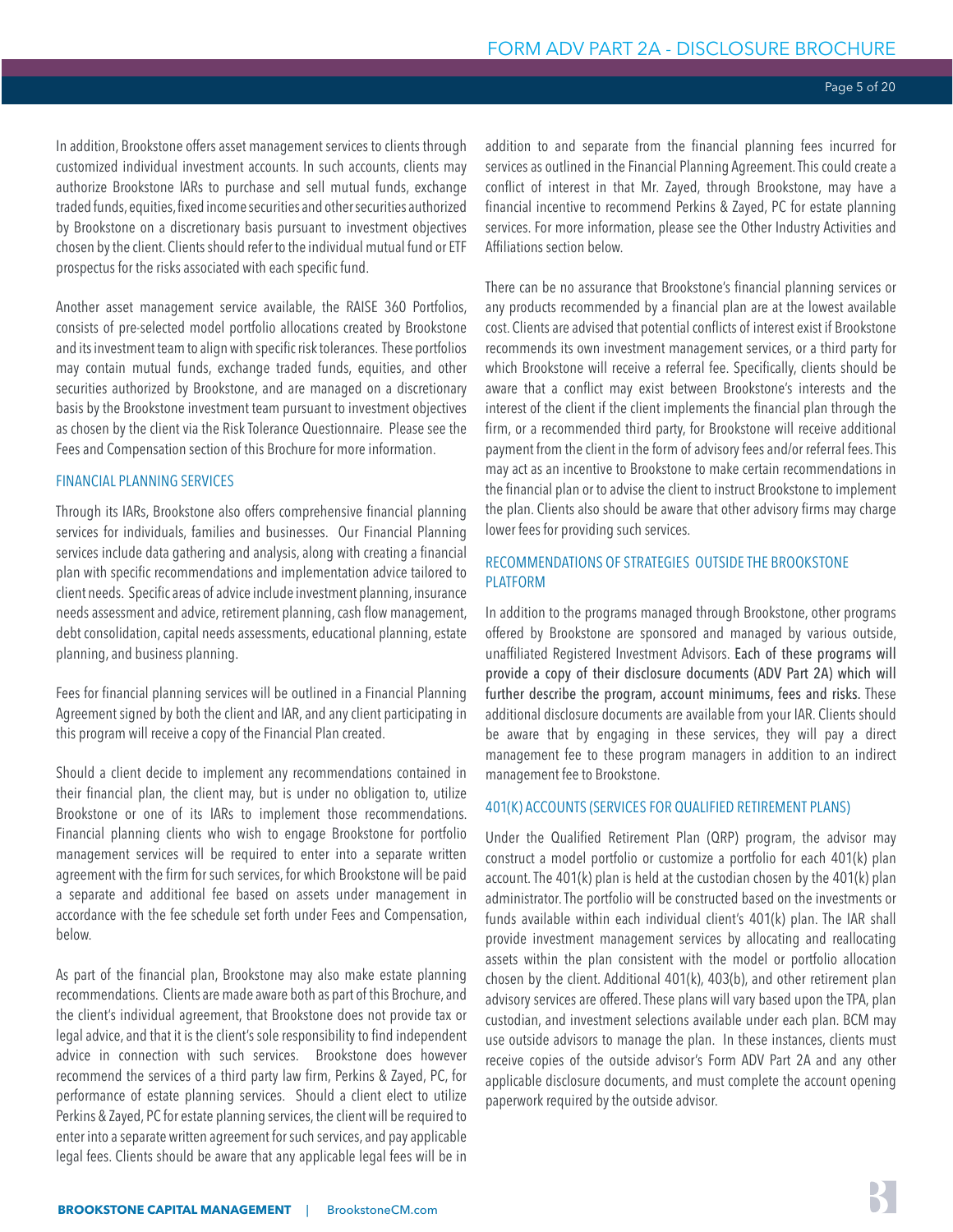### <span id="page-5-0"></span>VARIABLE ANNUITIES

Brookstone offers a variable annuity model through Nationwide. The investment selections for the variable annuity may be limited to the choices offered through the specific product. Specifics regarding the annuity are found in the annuity prospectus and application documents.

# IMPORTANT INFORMATION RELATING TO THE FIRM'S **SERVICES**

### INFORMATION RECEIVED BY INDIVIDUAL CLIENTS

Brookstone will not assume any responsibility for the accuracy of the information provided by the client. Brookstone is not obligated to verify any information received from the client or from the client's other professionals (e.g., attorney, accountant, etc.) and is expressly authorized to rely on such information. Under all circumstances, clients are responsible for promptly notifying Brookstone in writing of any material changes to the client's financial situation, investment objectives, time horizon, or risk tolerance. In the event that a client notifies Brookstone of changes in the client's financial circumstances, the firm will review such changes and recommend any necessary revisions to the client's portfolio.

#### ADVISORY SERVICES, AGREEMENTS AND DISCLOSURES

Prior to engaging Brookstone to provide Asset Management or Financial Planning services, the client will be required to enter into one or more written agreements with Brookstone setting forth the terms and conditions under which the firm shall render its services (collectively the "Agreement"). In accordance with applicable laws and regulations, Brookstone will provide this brochure, the ADV Part 2B brochure that is specific to the IAR, and the Wrap Brochure (if applicable) to each client or prospective client prior to or contemporaneously with the execution of the Agreement. The Agreement between Brookstone and the client will continue in effect until terminated by either party pursuant to the terms of the Agreement. If the form ADV Part 2A is not delivered at least forty eight (48) hours before the client enters into the contract, then the client has the right to terminate the contract within five (5) business days after entering into it without penalty. Upon termination, any fees paid in advance will be prorated to the date of termination and any excess will be refunded to the client.

Neither Brookstone nor the client may assign the Agreement to a third party without the consent of the other party. Transactions that do not result in a change of actual control or management of Brookstone shall not be considered an assignment.

Brookstone will provide Asset Management services and Financial Planning services, but will not provide custodial or other administrative services. At no time will Brookstone accept or maintain custody of a client's funds or securities. Client is responsible for all custodial and securities execution fees charged by the custodian and executing broker/dealer, unless otherwise negotiated. Please refer to the Brokerage Practices section for more information.

### SERVING AS A SUB-ADVISOR TO INDEPENDENTLY SPONSORED ADVISORY PROGRAMS

Brookstone may from time to time participate as a sub-advisor under other firms' advisory programs. A client of the other firm selects a registered investment advisor, such as Brookstone, from a list of approved advisors to provide investment management services. Brookstone receives a fee for account management services provided to clients of an outside firm as outlined in a sub-advisory agreement. This agreement may also outline items such as the advisory services to be provided, the responsibilities of Brookstone and the other firm and the terms of engagement including fees and termination. Responsibilities such as collecting the client's investment objectives, determining the strategy best suited for the client, and communication with the client will be the responsibility of the outside firm. Brookstone has no responsibility to assess the value of services provided by the outside firm, therefore the client should evaluate whether such a program is suitable for their needs and objectives, and whether comparable or similar services are available at a lower cost elsewhere.

### RESTRICTIONS/GUIDELINES IMPOSED BY CLIENTS

The advisory services described in this item are tailored to each client; if any client requires any restrictions on any types of stocks or market segments, the client needs to inform their IAR of the restrictions in writing. If, for any reason, Brookstone is not able to meet the client restrictions, the firm will notify the client of that fact.

# ASSETS UNDER MANAGEMENT

Brookstone has discretionary assets under management of \$2.95 billion. The calculation for determining the assets under management was completed as of December 31, 2019.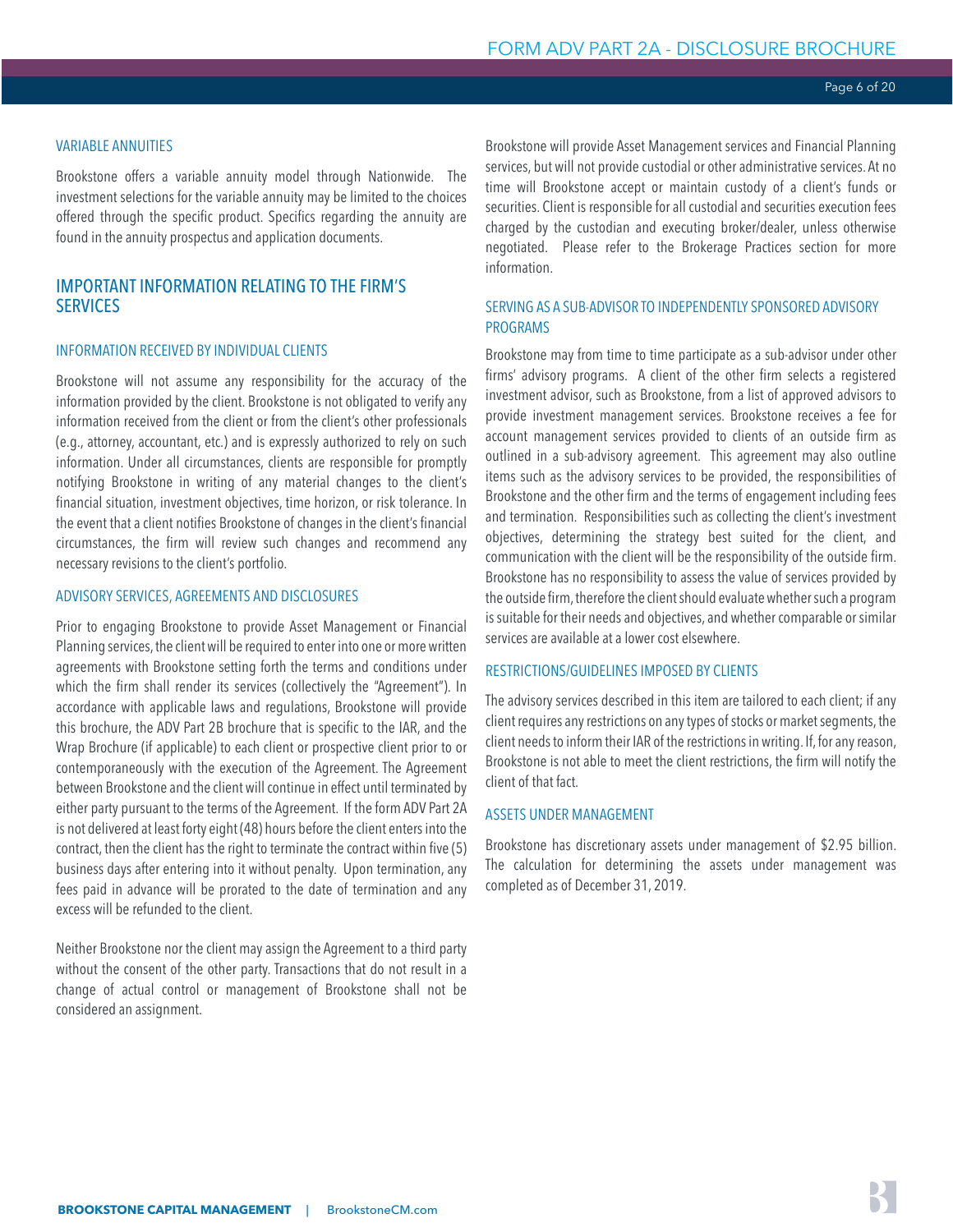Page 7 of 20

# <span id="page-6-0"></span>FEE SCHEDULES

# FEE SCHEDULE I

- · BCM MLCDs
- **· BCM Municipal Bond Model**
- BCM Structured Notes
- x BCM Dividend Stock Basket
- x BCM Floating Rate Preferred Stock Basket
- x RAISE 360° Portfolios
- x BlackRock Strategic ETF Models
- x Individually Customized Mutual Fund/ETF/ Stock Portfolios
- x Vanguard ETF Models

|                              | Up to \$500,000 | Next \$500,000 | $$1MM+$ |
|------------------------------|-----------------|----------------|---------|
| <b>Brookstone Annual Fee</b> | 0.50%           | 0.45%          | 0.40%   |
| <b>Advisor Annual Fee</b>    | $1.00\%$        | 0.90%          | 0.75%   |
| <b>Total Annual Fee</b>      | 1.50%           | 1.35%          | 1.15%   |

# FEE SCHEDULE 2

- · Alpha Seeker Portfolio
- x Canterbury Portf. Thermostat
- x CMG Opportunistic All Asset ETF
- · Donoghue Power Dividend
- x MarketGrader 100 Enh Index
- **· MStar Dividend Select**
- MStar Hare Select
- MStar Tortoise Select
- \* MStar Wide Moat Select
- · Newfound Global Sectors
- x Newfound Multi-Asset Income
- · SmartOption
- x Managed Model Portfolios

|                           | Up to \$500,000 | Next \$500,000 | $$1MM+$ |
|---------------------------|-----------------|----------------|---------|
| Brookstone Annual Fee     | 0.95%           | 0.85%          | 0.75%   |
| <b>Advisor Annual Fee</b> | $1.00\%$        | 0.90%          | 0.75%   |
| Total Annual Fee          | 1.95%           | 1.75%          | 1.50%   |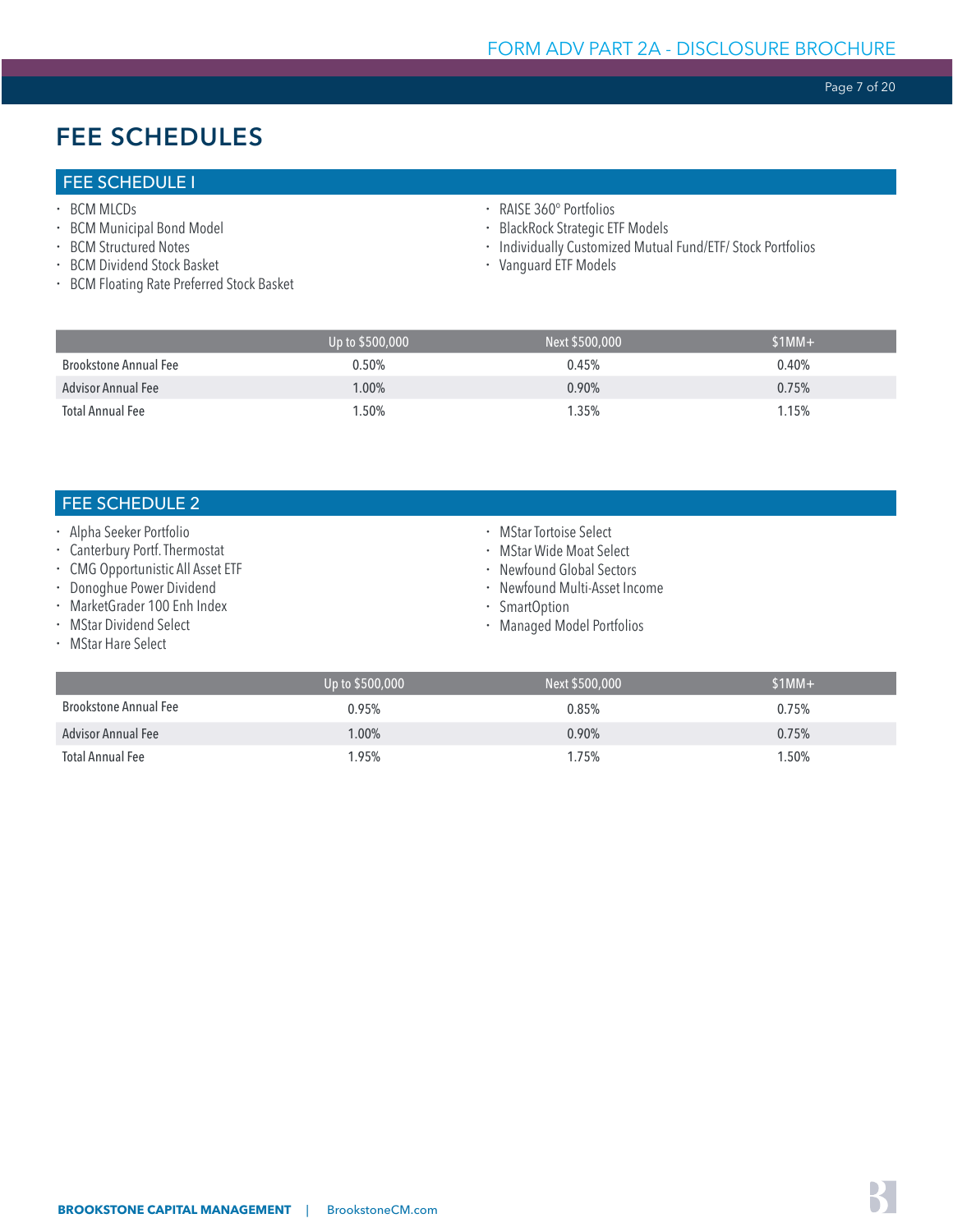# <span id="page-7-0"></span>**DISCLOSED FEES AND COMPENSATION**

Brookstone charges fees based on the particular types of advisory services to be provided. The specific fees charged by Brookstone for its advisory services will be in each client's written Agreement with the firm. Although Brookstone believes its advisory fees are competitive, clients should be aware that lower fees for comparable services may be available from other sources.

# DESCRIPTION OF FEES; FEE SCHEDULE

# ASSET MANAGEMENT FEES

Brookstone offers its asset management program as a wrap fee program. A wrap fee program is a program where Brookstone "wraps" both the asset management fees for advisory services and the transaction fees for execution services into a single fee charged to the client. Under a wrap fee arrangement, a client's costs are the same regardless of the number of transactions in an account. Conversely in a non-wrap fee advisory account, a client would pay an asset management fee and a separate transaction fee for each transaction within the account.

The wrap fee program is mandatory and available for all Brookstone managed models. As such, client accounts in Brookstone managed models do not have a choice between a Wrap and a Non-Wrap account, and all client accounts will be charged on a Wrap Fee basis, as outlined below. Pursuant to the Agreement signed by each client, the client will pay Brookstone a monthly Management/ Wrap Program Fee, payable in arrears, prorated based on the amount of the assets to be managed by the advisor as of the opening of business on the first business day of each month. In the event a client should withdraw from a strategy mid month the prorated advisory fee will be charged at that time. The wrap program does not cover anything held outside a Brookstone Model, such as a legacy position or client initiated purchases.

These fees cover (i) an initial analysis and periodic re-evaluation of the client's investment objectives and needs, and discretionary allocation among portfolio managers, (ii) all advisory services, including fees of portfolio managers, (iii) account statements, (iv) execution, and (v) custody.

As you are participating in a wrap fee program, you will not be charged brokerage commissions; however, please note that your brokerage account may be charged a service charge by the clearing firm, as well as potential account opening, closing, or similar servicing fees, in addition to your wrap fees. Certain IRA accounts may be charged custodial or other service fees as well. If your account is invested in mutual funds, the mutual fund company may assess administrative charges against your investment in that fund. These fees are not charged by Brookstone, but rather by the product sponsor, brokerage firm, or custodian firm. In the normal course of effecting transactions, prices for certain trades made on behalf of your account may include mark-ups, mark-downs and spread differentials.

Additionally, all accounts will be charged a monthly \$8 fee, subject to change based on the terms, conditions, and fees of providers. These fees will be deducted automatically from client accounts and shall be used by Brookstone to utilize software allowing the firm and its IARs to consolidate all accounts through a portfolio accounting system and create consolidated, on-demand performance reports. Moreover, clients will have the capability to create an online profile allowing them to login to Brookstone's portfolio accounting system and view their own account in "real time" on a consolidated basis. The fee is charged regardless of whether the technology is used or not. As a courtesy, for any client accounts below \$8,000 in AUM, BCM will proportionately reduce this monthly fee by \$1 per every \$1,000.

The IAR who recommends the Asset Management Program receives compensation as a result of a client's participation in the program. The amount of this compensation may be more than what the IAR would receive if the program client paid separately for investment advice, brokerage and other services. The IAR may therefore have a financial incentive to recommend the program over other programs and services. Brookstone may use both internal and external portfolio managers and they would receive a portion of the Brookstone advisory fee. The use or non-use of a portfolio manager does not affect the fee a client pays.

All Advisory fees are negotiable between Brookstone and clients. The client agrees to pay a fee monthly, in arrears, for the advisory services provided by Brookstone pursuant to the Agreement signed by each client. The fee will be calculated based on the value of the account on the last day of the month, prorated to the number of days the account is funded.

Fees may be negotiated by the IAR at the sole discretion of the advisor. Asset management fees will be automatically deducted from the client account on a monthly basis by the custodian. Clients may request to terminate their advisory contract with Brookstone, in whole or in part, by providing 30 days advance written notice.

# REGULATORY FFFS

To facilitate the execution of trades, regulatory Trading Activity Fees (TAF) are added to applicable sales transactions. The Securities and Exchange Commission (SEC) regulatory fee is assessed on client accounts for sell transactions, and a FINRA fee is assessed on client accounts for sell transactions, for certain covered securities. This fee is not charged by BCM but is accessed and collected by the custodian, TD Ameritrade. TD Ameritrade, the custodian that Brookstone uses, is a FINRA member firm. These fees recover the costs incurred by the SEC and FINRA, for supervising and regulating the securities markets and securities professionals.

The fee rates vary depending on the type of transaction and the size of that transaction. Trading Activity Fees rates are: \$0.000119 per share for each sale of a covered equity security, with a maximum of \$5.95 per trade, \$0.002 per contract for each sale of an option, \$0.00075 per bond for each sale of a covered bond with a maximum charge of \$0.75 per trade. All charged fees will be rounded to the nearest penny using natural rounding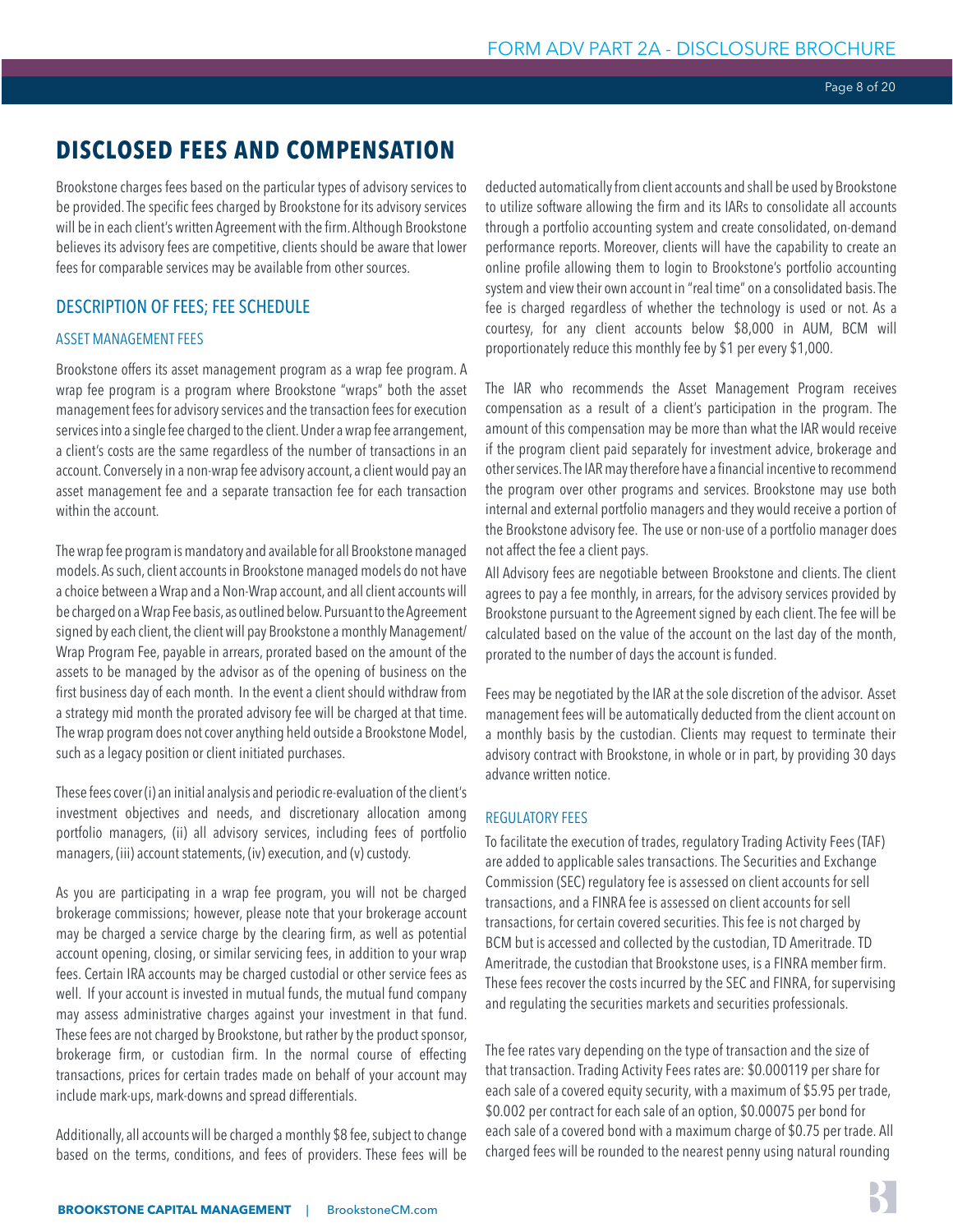<span id="page-8-0"></span>logic. For a rounding example, \$0.004 rounds to \$0.00 and \$0.016 rounds to \$0.02.

An example of an equity TAF, if 100 shares of a covered equity were sold, the fee would be \$0.000119 x 100 which equals \$0.0119, which would be rounded to \$0.01.

For more information on the SEC and FINRA fees, please visit the their websites:

www.sec.gov/fast-answers/answerssec31htm.html www.finra.org/industry/trading-activity-fee

# FINANCIAL PLANNING SERVICES FEES

As mentioned under Services We Offer, Brookstone also offers comprehensive financial planning services for individuals, families and businesses.

Brookstone charges an hourly fee of up to \$250 per hour, billed in six minute increments, for financial planning services. In certain instances, or for those clients who desire it, Brookstone may charge a fixed fee for financial planning services. Fixed fees can range from \$200 to \$5,000 or more, and are based on the complexity of the work required. All financial planning fees are negotiable and are outlined in the Financial Planning Agreement signed by both the client and the IAR.

#### VARIABLE ANNUITY FEES

The fee for the variable annuity management program is 1.5% annually with the IAR receiving 1% and Brookstone receiving 0.5%. Other fees charged by Nationwide are described in the prospectus and account opening documents. The client should review the prospectus carefully before investing.

#### ADDITIONAL FEE INFORMATION AND DISCLOSURES

All fees paid to Brookstone for investment advisory services are separate and distinct from the fees and expenses charged by Mutual Funds, Exchange Traded Funds (ETFs), Variable Annuities, and other Investment Managers, broker/dealers and custodians retained by clients, if any. Such fees and expenses are described in each Mutual Fund's and Variable Annuity's prospectus, each Manager's Form ADV Part 2A, Wrap Brochure or similar disclosure statement, and by any broker/dealer or custodian retained by a client. Mutual Fund, Variable Annuities, and Manager fees generally include a management fee, fund expenses, and related fees. If a Mutual Fund also imposes sales charges, a client may pay an initial or deferred sales charge as further described in the Fund's prospectus. Refer to the Mutual Fund or Variable Annuity prospectus for a complete description of fees and services.

Certain ETFs pay advisory fees to their investment advisors, which reduces the net asset value of the fund. Some ETFs are organized as unit investment trusts and do not have an investment advisor. However, all ETFs do incur expenses related to their management and administration that are analogous to an investment advisor's management fee. These expenses affect the value of the investment.

Furthermore, clients may incur brokerage commissions and other execution costs charged by the custodian or executing broker/dealer in connection with transactions for a client's account. Clients should further understand that all custodial fees and any other charges, fees and commissions incurred in connection with transactions for a client's account will be paid out of the assets in the account. Please refer to the Brokerage Practices section of this Brochure for additional important information about the brokerage and transactional practices of Brookstone. Accordingly, the client should review both the fees charged by the product sponsor and the fees charged by Brookstone to fully understand the total fees to be paid.

### TRADE ERRORS

It is Brookstone's policy to correct all trading errors immediately upon notification of the error. Trading errors can take many forms, including but not limited to executing trades in the incorrect account, for the incorrect share amount or price, with an incorrect instruction, or in an incorrect security. In most instances, when an error is detected, the error will be moved to Brookstone's Error Account for correction. If the error results in a gain, Brookstone may use the gain to offset trade error losses, allow the client to keep the gain, or donate the gain to charity. If the error results in a loss, Brookstone will make the client whole by reversing or otherwise as appropriate fixing the error, or by crediting the account for any loss.

### OTHER COMPENSATION

In addition from time to time, Brookstone may initiate incentive programs for IARs. These programs may compensate them for attracting new assets and clients promoting investment advisory services. Brookstone may also initiate programs that reward IARs who meet total production criteria, participate in advanced training and/or improve client service. IARs who participate in these incentive programs may be rewarded with cash and/or non-cash compensation, such as deferred compensation, bonuses, training symposiums, marketing assistance and recognition trips. These incentive programs are paid for by Brookstone and do not affect fees paid by the client.

#### PERFORMANCE BASED FEES AND SIDE-BY-SIDE MANAGEMENT

Brookstone does not charge performance-based fees (i.e., fees calculated based on a share of capital gains upon or capital appreciation of the funds or any portion of the funds of an advisory client). Consequently, Brookstone does not engage in side-by-side management of accounts that are charged a performance-based fee with accounts that are charged another type of fee (such as assets under management).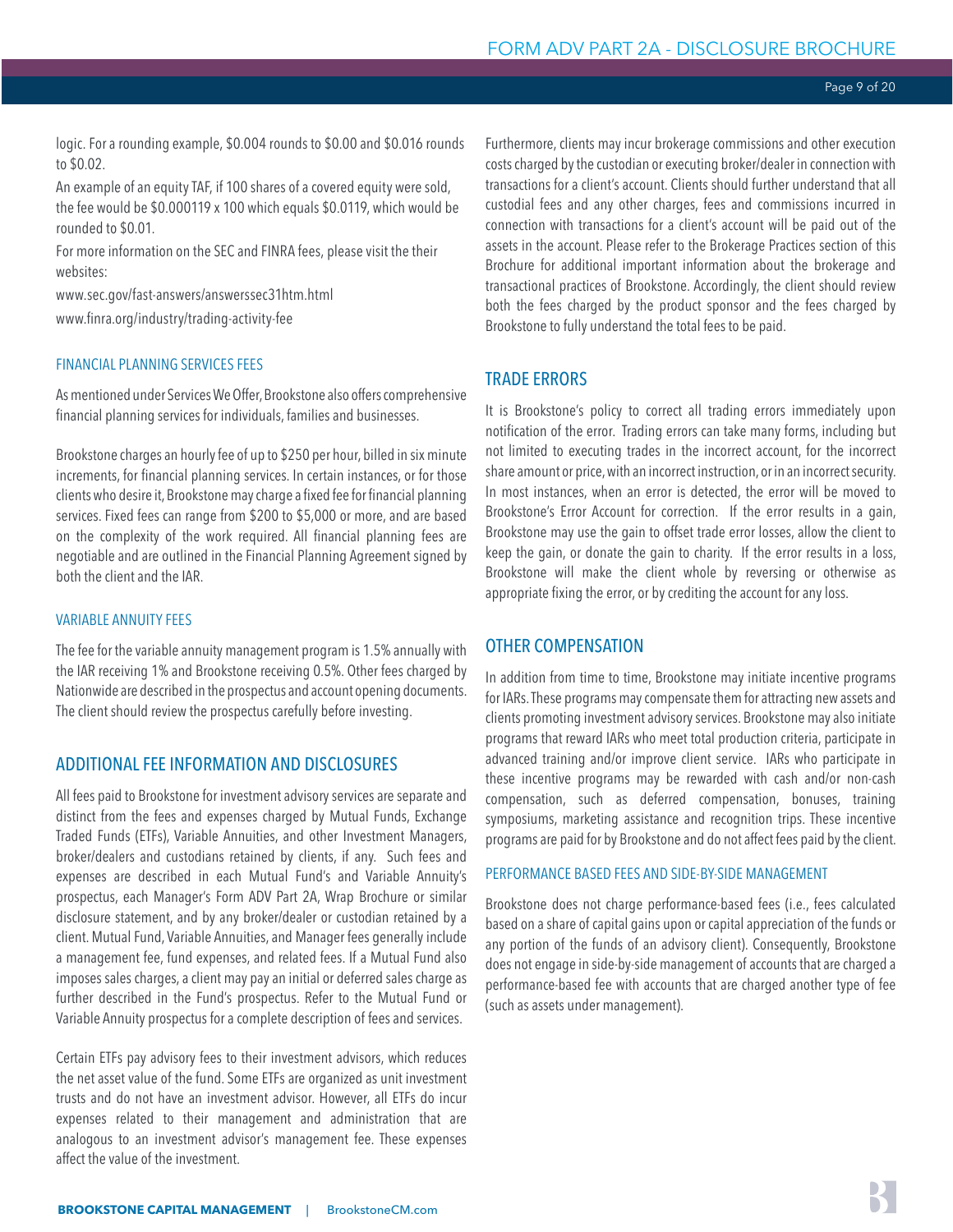Page 10 of 20

# <span id="page-9-0"></span>**TYPES OF CLIENTS**

Brookstone generally provides investment advice to individuals, pension and/ or profit sharing plans, trusts, estates, charitable organizations, corporations and other business entities. Requirements for opening an account could vary depending on the program selected, but typically minimum account size requirements are between \$5,000 and \$300,000. Brookstone may, at its discretion, accept accounts below the minimum required amount. Prior to engaging Brookstone to provide any of the investment advisory services described in this Brochure, the client will be required to enter into a written agreement setting forth the terms and conditions under which the firm shall render its services.

# **METHODS OF ANALYSIS, INVESTMENT STRATEGIES AND RISK OF LOSS**

# METHODS OF ANALYSIS

Methods of analysis and investment strategies include charting, fundamental, tactical, cyclical and technical analysis, independent research, and asset allocation implementation strategies. Proprietary software programs may be used to identify market points where either "buy" or "sell" signals are recognized. These signals assist the managers in implementing the specified management strategies of the various managed programs. Quantitative analysis can also be used when analyzing securities. This analysis uses current and historical pricing information to help identify trends in both the domestic and foreign equity and fixed income markets. Technical indicators such as moving averages and trend lines may be further used to identify entry and exit points. Various fundamental data such as overall economic conditions, industry outlook, interest rates and political climate are also considered.

# INVESTMENT STRATEGIES AND RISK

All investment strategies involve risk. There is no assurance that a positive return will be obtained in any managed investment account program. Neither Brookstone IARs nor sub-advisors guarantee the performance of the account, or promise any specific level of performance, or promise that investment decisions, strategies or overall management of the account will be successful. Any investment decisions sub-advisors may make for clients are subject to various market, currency, economic, political, interest rate and business risks, will not necessarily be profitable, and are subject to investment risk, including possible loss of principal.

In choosing investment programs utilized by the firm, Brookstone measures and selects strategies based on length and verifiability of track record, the fund manager's tenure and/or overall career performance, the fund management continuity, investment philosophy and process, and other factors believed to effect account performance. Brookstone or the IAR may recommend, on occasion, redistributing investment allocations to diversify the portfolio in an effort to reduce risk and increase performance. The advisor may recommend buying or selling positions for reasons that include, but are not limited to, harvesting capital gains or losses, business or sector risk exposure to a specific security or class of securities, valuation of the position(s) in the portfolio, change in risk tolerance of client, or any risk deemed unacceptable for the client's risk tolerance.

Please see below for a list of available investment strategies available through Brookstone. The strategies are divided by the type of investment methodology used, either a Tactical or Strategic Investment Approach. Then, they are further categorized as Equity Strategies, Fixed Income Strategies, Correlation Strategies, and Volatility Strategies. Please refer to the Risk Profile Questionnaire to help determine a recommended allocation amongst these categories. For a more complete description of the individual strategies, please refer to the Investment Policy Statement Part A. The minimum investment for each strategy is listed next to it below.

# DEFINITIONS OF INVESTMENT APPROACHES

#### TACTICAL APPROACH

Tactical strategies employ a range of processes to dynamically adjust the securities and/or asset class exposure of a portfolio in an attempt to optimize the portfolio by adapting to changing market conditions. These processes may include methods such as technical analysis, fundamental analysis and quantitative analysis. Managers utilizing tactical strategies seek to build a portfolio that includes the best possible positioning at any given moment, based on the manager's proprietary skills, algorithms, research and overall investment philosophy.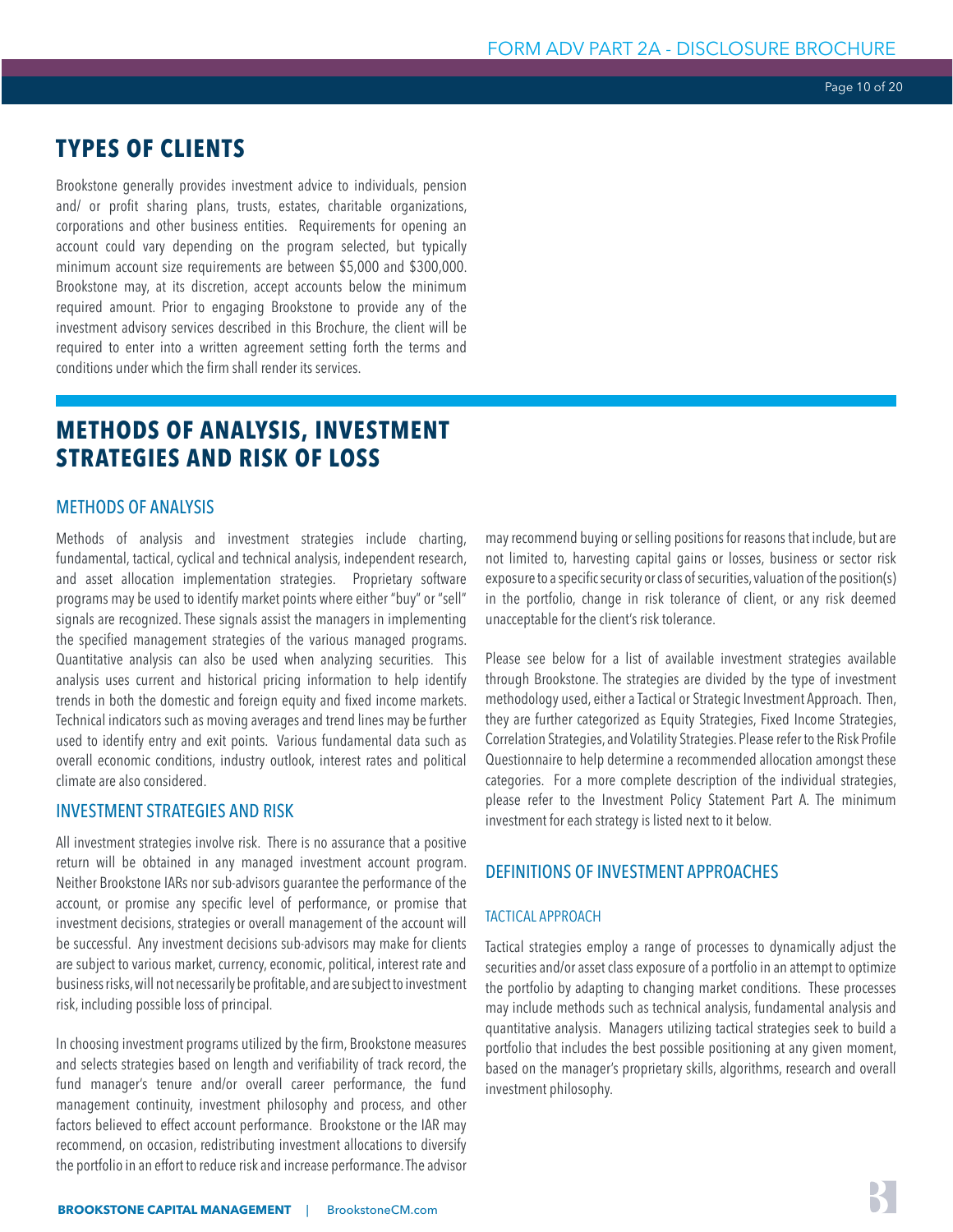# STRATEGIC APPROACH

Strategic strategies typically set target or fixed asset allocations and then periodically rebalance the portfolio back to those targets as investment returns skew the original asset allocation percentages. Strategic strategies may use an actively-managed approach in which the buy and sell decisions are based primarily upon fundamental analysis or they may use a passivelymanaged approach to security selection commonly known as indexing.

# DEFINITIONS AND RISKS OF INVESTMENT CATEGORIES

# EQUITY STRATEGIES

# Equity Strategies Definition

Equity Strategies invest primarily in equity securities (stocks) by either directly investing in shares of the stocks or through the use of mutual funds and exchange-traded funds (ETFs). Equity securities can vary based on market capitalization (size), industry, sector, and geographic location. Managers employing equity strategies typically use fundamental or technical analysis or a combination of both and commonly differentiate between growth stocks and value stocks. Equity investments are typically considered to be riskier than fixed-income (bond) investments as they historically have a higher standard deviation but have also typically provided higher returns.

#### Equity: Tactical Strategies

Donoghue Power Dividend Index (\$40K) MarketGrader 100 Enhanced Index (\$100K) Newfound Risk-Managed Global Sectors (\$40K) SmartOption (\$40K)

#### Equity: Strategic Strategies

BCM Energy Sector (\$25K) BCM Dividend Stock Basket (\$25K) BCM Floating Rate Preferred Stock Basket (\$25K) BlackRock Strategic ETF Models (\$10K) Individually Customized Equity Mutual Fund/ETF/ Individual Stock Portfolios Morningstar Dividend Select Stock (\$50K) Morningstar Hare Select Stock (\$50K) Morningstar Tortoise Select Stock (\$50K) Morningstar U.S. Wide Moat Focus Select Stock (\$50K) RAISE 360° Portfolios (\$25K) RAISE 360° Small Models (\$5K)

#### EQUITY STRATEGY RISK

The primary risk of investing in equity securities is that they may decline in value for a variety of reasons, including a broad market downturn, unfavorable developments affecting an entire industry, and specific events affecting a single company. The following is a partial list of the risks associated with investing in various types of equity securities:

An investment in equity securities should be made with an understanding of the risks involved with owning common stocks (i.e. market risk), such as an economic recession and the possible

deterioration of either the financial condition of the issuers of the equity securities (i.e. financial risk) or the general condition of the stock market.

- An investment in foreign stocks is subject to additional risks, including foreign currency fluctuations (i.e. currency or exchangerate risk), foreign political risks, foreign withholding, possible lack of adequate financial information, and possible exchange control restrictions impacting foreign issuers. These risks may be more pronounced in emerging markets where the securities markets are substantially smaller, less liquid, less regulated and more volatile than developed foreign markets.
- An investment in small-capitalization or mid-capitalization companies may be more volatile than investments in larger, more established companies, and securities of small and mid- size companies typically have more limited trading volumes.
- A portfolio may be concentrated in a particular industry or sector which involves more risk than a broadly diversified portfolio (i.e. allocation risk).
- An investment in a particular industry or company within an industry is subject to the risk that the company will go bankrupt or perform below expectations (i.e. business risk). Every company has the business risk that the broader economy will perform poorly and therefore sales will be poor and also the risk that the market simply will not like its products.

### PREFERRED STOCK RISK

The following includes some of the risks associated with investments in preferred stocks:

- Interest Rate Fluctuation Preferred stocks typically pay a fixed dividend. This tends to make the market price of preferred stocks interest rate-sensitive, similar to bond prices in the secondary market. If prevailing interest rates drop, the market price of preferred stocks tends to rise. But if prevailing interest rates rise, preferred stock prices tend to fall.
- No Dividend Guarantees Preferred stocks are equity securities, as are common stocks. The dividend on preferred stocks must typically be paid before any dividends can be paid to common stockholders. But the dividends are not guaranteed in the same way that interest payments on the company's bonds are guaranteed. If the company misses an interest payment on its bonds, it is in default of its bond indenture, and bondholders can pursue legal action against company. If the company misses a preferred dividend payment, it's not in default.
- Call Provision Some preferred stocks include a call provision, which allows the company to redeem its preferred shares on demand. A company is most likely to call its preferred stock when prevailing interest rates fall. In that situation the company could lower its expenses by redeeming the stock for its par value, then reissue it to take advantage of the lower prevailing interest rates.
- Liquidation Risk If the company goes bankrupt, preferred stockholders must wait until all of the company's creditors are made

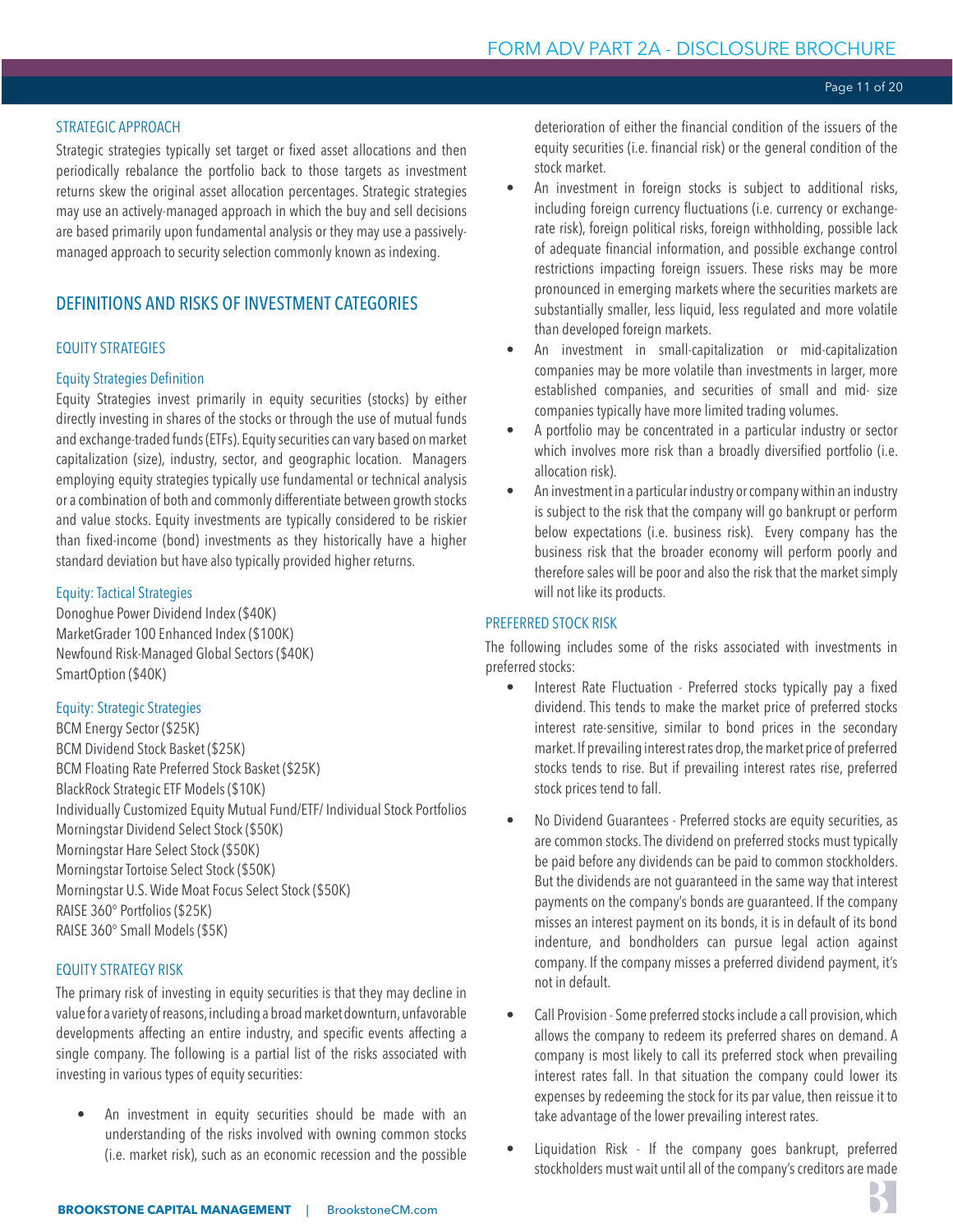whole before they have any claim on the company's assets. Bondholders get their money before preferred stockholders.

• Credit quality - While not all preferred stocks are in the junk category, they seldom are highly rated.

#### RISKS INVOLVED WITH TRADING ON MARGIN

Margin is the borrowing of money to purchase securities. There are a number of risks that all investors need to consider in deciding to trade securities on margin. These risks include the following:

- You can lose more funds than you deposit in the margin account. A decline in the value of securities that are purchased on margin may require you to deposit additional funds to avoid the forced sale of those securities or other securities in your account.
- The firm can force the sale of securities in your account. If the equity in your account falls below the maintenance margin requirements under regulations the firm can sell the securities in your account to cover the margin deficiency. You will also be responsible for any short fall in the account after such a sale.
- The firm can sell your securities without contacting you.
- You are not entitled to an extension of time on a margin call. While an extension of time to meet initial margin requirements may be available to customers under certain conditions, a customer does not have a right to the extension. In addition, a customer does not have a right to an extension of time to meet a maintenance margin call
- **Margin Interest** -You're responsible for repaying the interest on your margin loan regardless of any changes in interest rates that occurred during the time your loan was outstanding or changes in the market value of the securities you bought on margin.

#### MUTUAL FUND RISK

• Investing in other investment companies (mutual funds) is subject to risks affecting the investment company, including the possibility that the value of the underlying securities held by the investment company could decrease. Moreover, such an investment will incur its pro rata share of the expenses of the underlying investment companies' expenses. Information on a specific mutual fund risk and its policies regarding the above topics can be found in its prospectus and Statement of Additional Information. Clients are encouraged to review the prospectus before investing.

#### ETF (EXCHANGE TRADED FUND) RISK

ETFs are each unique securities in their own right and are subject to additional risks that are discussed below:

- ETFs are subject to the funds' managements' abilities to manage the underlying portfolios to meet the funds' stated investment objectives.
- ETFs also may trade at a discount to their net asset value in the secondary market. The structure of an ETF is such that most ETFs' market prices tend to track the funds' respective net asset value

closely, but this may not always be the case, particularly during periods of extreme market volatility.

- Most ETFs are designed to track a specified market index; however, in some cases an ETFs return may deviate from the specified index. Certain ETFs are actively managed ETFs and are subject to management risk. Furthermore, unlike open-end funds, investors are generally not able to purchase ETF shares directly from the fund sponsor nor redeem ETF shares with the fund sponsor. Rather, only specified large blocks of ETF shares called "creation units" can be purchased from, or redeemed with, the fund.
- Information on a specific ETF risk and its policies regarding the above topics can be found in its prospectus and Statement of Additional Information. Clients are encouraged to review the prospectus before investing.

### CONCENTRATION RISK

If the Index concentrates in an industry or group of industries the Fund's investments will be concentrated accordingly. In such event, the value of the Fund's Shares may rise and fall more than the value of shares of a fund that invests in securities of companies in a broader range of industries. Any fund that concentrates in a particular industry will generally be more volatile than a fund that invests more broadly.

# ENERGY SECTOR RISK

The profitability of companies in the energy sector is related to worldwide energy prices, exploration, and production spending. Such companies also are subject to risks of changes in exchange rates, government regulation, world events, depletion of resources and economic conditions, as well as market, economic and political risks of the countries where energy companies are located or do business. Oil and gas exploration and production can be significantly affected by natural disasters. Oil exploration and production companies may be adversely affected by changes in exchange rates, interest rates, government regulation, world events, and economic conditions. Oil exploration and production companies may be at risk for environmental damage claims.

# FIXED INCOME STRATEGIES Fixed Income Strategies Definition

Fixed income strategies invest primarily in debt securities (bonds) by either directly investing in the bond issuer or through the use of mutual funds and ETFs. Debt securities can vary based on issuer (e.g. corporations, governments and municipalities), coupon (interest rate) and maturity. Managers employing fixed income strategies typically do so to provide reliable income while analyzing the trade-off between the price and yield of the debt instrument, the issuer's credit quality, inflation expectations, and interest rate movements. Fixed income investments are typically considered to be less risky than equity investments as they historically have a lower standard deviation but have also typically provided lower returns.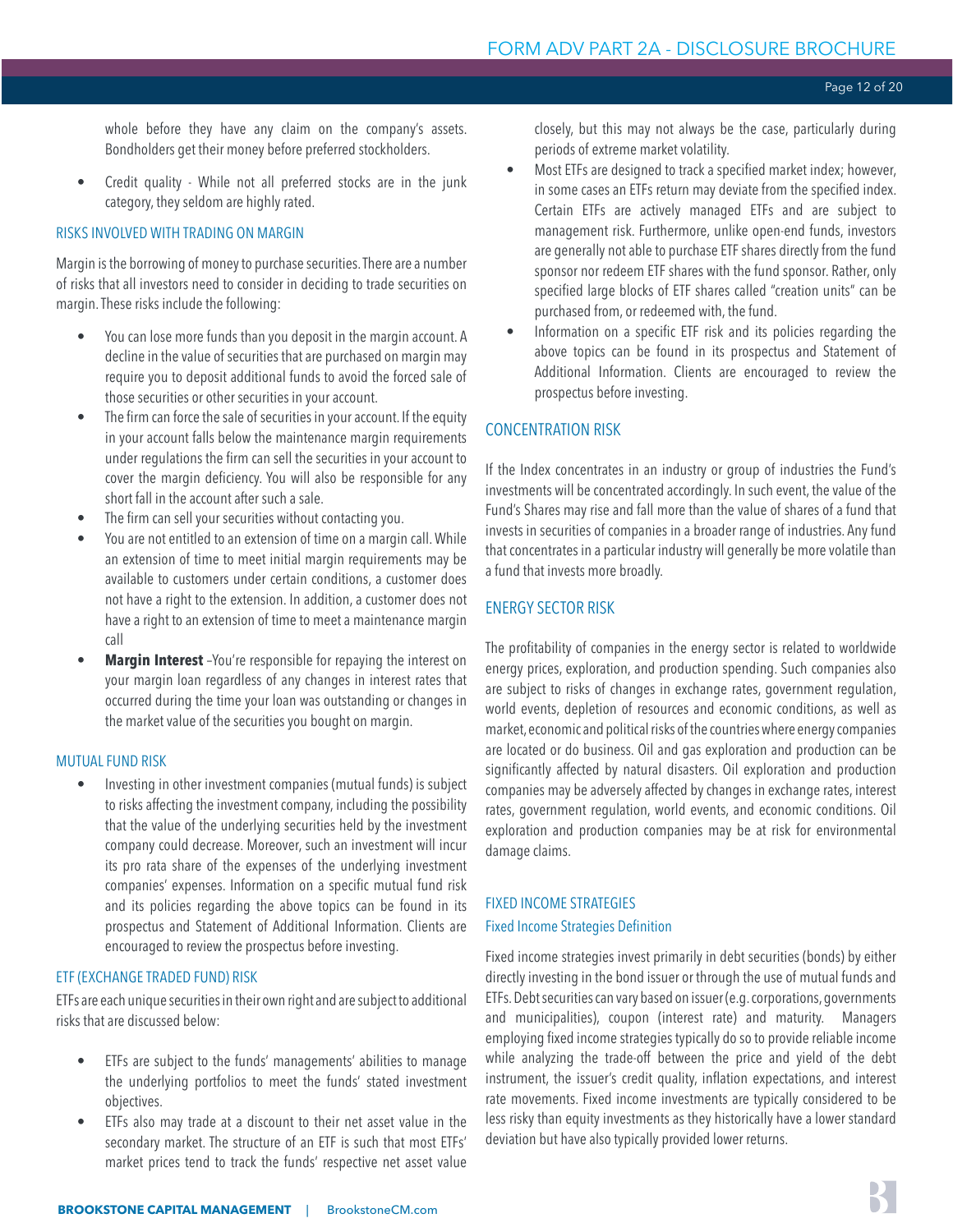#### Fixed Income: Tactical BCM Market-Linked CDs (\$2K) BCM Structured Notes (\$2K)

#### Fixed Income: Strategic

BCM Municipal Bonds Model (\$5K) BlackRock Strategic ETF Models (\$10K) Individually Customized Fixed Income Mutual Fund/ETF Portfolios RAISE 360° Portfolios (\$25K) RAISE 360° Small Models (\$5K)

#### FIXED INCOME STRATEGY RISK

The primary risk of investing in fixed income securities is that they may decline in value for a variety of reasons, including a broad market downturn, a rising interest rate environment, unfavorable developments affecting an entire industry, and specific events affecting a single company. The following is a partial list of the risks associated with investing in various types of fixed income securities:

- All bonds are subject to various risks including higher interest rates as fixed income securities typically decline in value as interest rates rise, economic recession, possible rating downgrades by one or more rating agencies, and possible defaults of interest and/or principal payments by the issuer.
- Future proceeds from investments may have to be reinvested at a potentially lower rate of return (i.e. interest rate risk). This primarily relates to fixed income securities.
- High-yield or "junk" bonds are rated below investment grade and are subject to a higher risk of rating downgrade and issuer default than investment-grade bonds, and are more affected by an economic recession. The prices of high-yield bonds tend to fluctuate more than those of investment grade bonds.
- Fixed income securities issued by foreign issuers are subject to additional risks including foreign currency fluctuations, foreign political risks, foreign tax withholding, possible lack of adequate financial information and possible exchange control restrictions. Additionally, these risks may be more pronounced in emerging markets where the securities markets are substantially smaller, less liquid, less regulated, and more volatile than developed foreign markets.
- Municipal bonds are issued by states, counties or other municipal authorities and are subject to additional risks, including deterioration in the financial condition of the municipal issuer and potential changes in tax laws affecting the tax-free status of municipal bonds.
- Mortgage-backed securities may be more sensitive to changes in interest rates than traditional fixed income securities as rising rates tend to extend the duration of such securities. In addition, mortgage-backed securities are subject to prepayment risk, since borrowers may pay off their mortgages sooner than anticipated, particularly during a period of declining interest rates. Subprime mortgage-backed securities are subject to a higher risk of rating

downgrade or defaults than higher rated mortgage-backed securities.

Senior loan securities are high-yield, floating rate corporate debt securities which are senior in a company's capital structure to unsecured debt securities. Like all high-yield securities, such securities carry a heightened risk of a rating downgrade or issuer default than investment grade securities.

#### STRUCTURED NOTES RISK

A purchaser should evaluate and understand all of the risks and costs of an investment in Structured Notes (SNs) prior to making any investment decision. A purchase of an SN entails other risks not associated with an investment in conventional bank deposits. A purchaser may not have a right to withdraw his/her investment prior to maturity or could incur substantial penalties for an early withdrawal, if permitted. A purchaser should carefully read the disclosure statement and any other disclosure documents for a SN before investing.

An investment in SNs is not FDIC insured and is subject to credit risk. The actual or perceived creditworthiness of the note issuer may affect the market value of SNs. SNs will not be listed on any securities exchange. Even if there is a secondary market, it may not provide enough liquidity to allow purchasers to trade or sell SNs. As a holder of SNs, purchasers will not have voting rights or rights to receive cash dividends or other distributions or other rights in the underlying assets or components of the underlying assets. Certain built-in costs are likely to adversely affect the value of SNs prior to maturity. The price, if any, at which the notes can be purchased in secondary market transactions, if at all, will likely be lower than the original issue price and any sale prior to the maturity date could result in a substantial loss. SNs are not designed to be short-term trading instruments. Purchasers should be willing to hold any notes to maturity. The tax consequences of SNs may be uncertain. Purchasers should consult their tax adviser regarding the U.S. federal income tax consequences of an investment in SNs. If a SN is callable at the option of the issuer and the SN is called, the holder will receive only the applicable redemption amount and will not receive any coupon payments that would have been payable for the remainder of the term of the SN. SNs are Not FDIC Insured, May Lose Principal Value and are Not Bank Guaranteed.

#### MULTI-ASSET STRATEGIES

#### Multi-Asset Strategies Definition

Multi-Asset strategies invest in a blend of asset classes such as equities, fixed income and commodities, and do so by investing directly in the underlying security or through the use of mutual funds and ETFs. Managers employing these strategies typically analyze securities based upon their historical and anticipated correlation to one another. Some strategies have a relatively fixed asset allocation with a blend of low-correlated securities while other strategies employ an asset allocation with a blend of securities that may exhibit higher correlations that may change based on the rules of such strategy.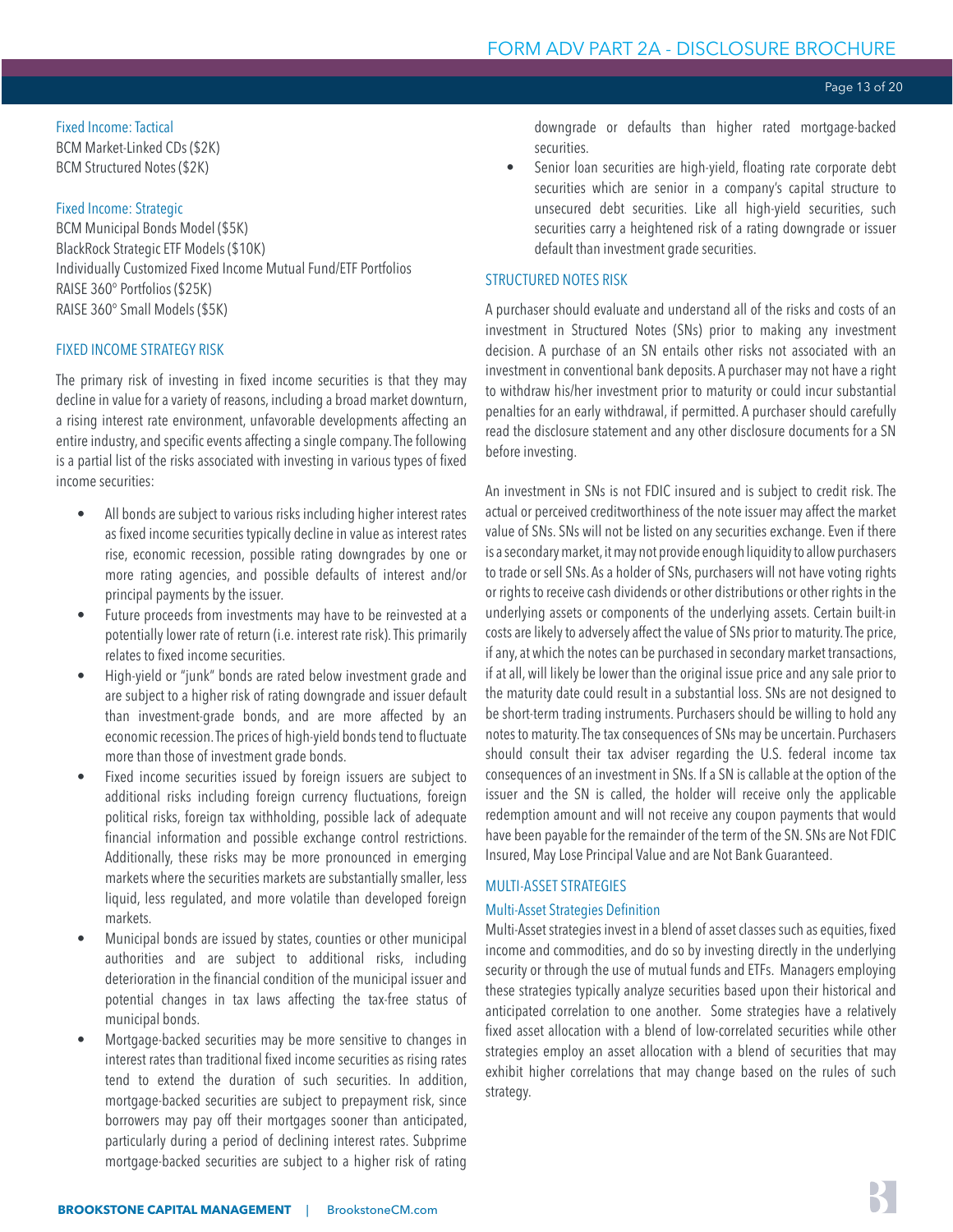#### Page 14 of 20

#### <span id="page-13-0"></span>Multi-Asset: Tactical

Canterbury Portfolio Thermostat (\$40K) CMG Opportunistic All Asset ETF (\$40K) Newfound Multi-Asset Income (40K)

### MULTI-ASSET STRATEGY RISK

As the Mulit-Asset Strategies can utilize an array of investment vehicles, the above risks described for equity and fixed income strategies will be present if those vehicles are used. Other vehicles possibly used within these strategies also have risks associated with them. For example, the performance of commodity-linked investments, including derivatives, may depend on the performance of the overall commodities markets and on other factors that affect the value of commodities, including weather, political, tax, and other regulatory and market developments. Commodity-linked notes may be leveraged. Commodity-linked investments may be hybrid instruments that can have substantial risk of loss with respect to both principal and interest. Commodity-linked investments may be more volatile and less liquid than the underlying commodity, instruments, or measures and are subject to the credit risks associated with the issuer, and their values may decline substantially if the issuer's creditworthiness deteriorates. As a result, returns of commodity-linked investments may deviate significantly from the return of the underlying commodity, instruments, or measures. Legal and regulatory changes also can affect the value of these investments.

#### VOLATILITY STRATEGIES

#### Volatility Strategies Definition

Volatility strategies seek to provide appreciation through the use of derivative securities (options), whose prices are based primarily on the volatility expectations of the underlying investments. Managers employing volatility strategies typically buy and sell one or more options contracts (i.e. puts and calls) based on a mathematical approach that attempts to quantify the return and risk of the investment up front. These strategies typically attempt to provide steady growth regardless of the conditions of the market in which they invest (bull, bear or flat market). Options strategies are considered to be complex financial instruments and may involve significant risk.

Volatility: Tactical Alpha Seeker Strategy (\$10K)

#### VOLATILITY STRATEGIES RISK

Options may be used to create implied leverage in a portfolio – meaning the account controls more shares than it could otherwise purchase with the same amount of capital. Markets can move suddenly, swiftly, and without notice; these movements can be severe in size and longevity. In a sharp downward moving market, the loss in a strategy utilizing options may accelerate quickly because of the implied leverage – it depends on the conditions of the trade cycle. Strategies utilizing options may only be suitable for the investor who understands the risks and has the financial capacity and willingness to incur potentially substantial losses.

The value of derivatives, including options, futures and options on futures also may be adversely affected if the market for derivatives is reduced or becomes illiquid. No assurance can be given that a liquid market will exist when Brookstone seeks to close out a position. Reasons for the absence of a liquid secondary market on an exchange include the following: (i) there may be insufficient trading interest in certain derivatives; (ii) restrictions may be imposed by an exchange on opening transactions or closing transactions or both; (iii) trading halts, suspensions or other restrictions may be imposed with respect to particular classes or series of derivatives; (iv) unusual or unforeseen circumstances may interrupt normal operations on an exchange; (v) the facilities of an exchange or the Options Clearing Corporation may not at all times be adequate to handle the then-current trading volume; or (vi) one or more exchanges could, for economic or other reasons, decide or be compelled at some future date to discontinue the trading of derivatives (or a particular class or series of derivatives). If trading were discontinued, the secondary market on that exchange (or in that class or series of derivatives) would cease to exist. However, outstanding options on that exchange that had been issued by the Options Clearing Corporation as a result of trades on that exchange would continue to be exercisable in accordance with their terms. Investing in derivative instruments also includes interest rate, market, credit and management risks, and the risk of mispricing or improper valuations. Changes in the value of the derivative may not correlate perfectly with the underlying asset, rate or index, and the investment could lose more than the principal amount invested.

#### CUSTOM INDIVIDUAL PORTFOLIOS

Advisors may construct custom portfolios for clients using mutual funds, exchange traded funds, equities, fixed income securities and other securities authorized by Brookstone on a discretionary basis pursuant to investment objectives chosen by the client. Clients should refer to the individual mutual fund or ETF prospectus for the risks associated with each specific fund.

#### ALTERNATIVE INVESTMENT RISK

An alternative investment is an asset that is not one of the conventional investment types, such as stocks, bonds and cash. Alternative investments include private equity, hedge funds, managed futures, real estate, commodities and derivatives contracts. Most alternative assets have low liquidity compared to conventional assets. Alternative investments have experienced periods of extreme volatility and in general, are not suitable for all investors.

# ADDITIONAL RISK STATEMENT

The foregoing list of risk factors does not purport to be a complete enumeration or explanation of the risks involved in an investment strategy. Prospective and existing clients are encouraged to consult their own financial, legal and tax professionals in connection with the selection of and investment in a particular strategy or product. In addition, due to the dynamic nature of investments and markets, strategies may be subject to additional and different risk factors not discussed herein.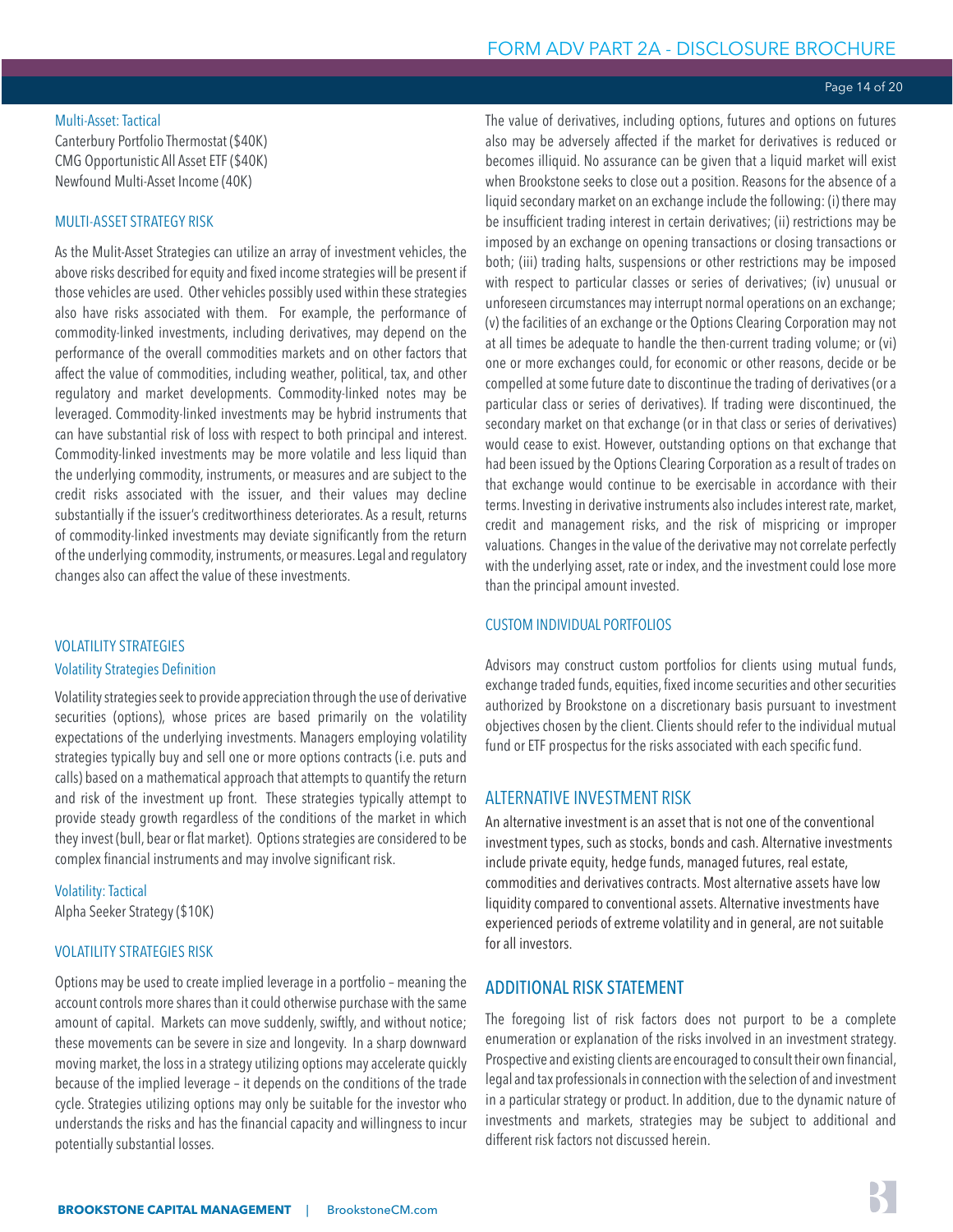<span id="page-14-0"></span>Investing in securities involves a significant risk of loss. Brookstone's investment recommendations are subject to various market, inflation, currency, economic, political and business risks, and such investment decisions may not always be profitable. Clients should be aware that there may be a loss or depreciation to the value of the client's account, which clients should be prepared to bear. There can be no assurance that the client's investment objectives will be obtained and no inference to the contrary should be made. Prior to entering into an agreement with Brookstone, a client should carefully consider: (1) committing to management only those

assets that the client believes will not be needed for current purposes and that can be invested on a long-term basis, (2) that volatility from investing in the stock market can occur, and (3) that over time the client's assets may fluctuate and at any time be worth more or less than the amount invested.

Brookstone does not represent, guarantee or imply that the services or methods of analysis employed by the firm can or will predict future results, successfully identify market tops or bottoms, or insulate clients from losses due to market corrections or declines.

# **DISCIPLINARY INFORMATION**

Firms are required to report any legal or disciplinary events that are material to a client's evaluation of our advisory business and the integrity of our management. There are no required disclosures in relation to Brookstone and its management team.

Disclosure information specific to your IAR can be found on their supplemental ADV 2B and is available at [www.adviserinfo.sec.gov](http://www.adviserinfo.sec.gov/IAPD/Content/IapdMain/iapd_SiteMap.aspx).

# **OTHER FINANCIAL INDUSTRY ACTIVITIES AND AFFILIATIONS**

IARs of Brookstone may also be agents/Registered Representatives of a nonaffiliated firm such as a broker/dealer or insurance agency, engaging in the business of selling life, health, long-term care, disability and annuity insurance products as well as securities. As registered representatives, associates may receive separate compensation in the form of commissions for the purchase of securities through their affiliated broker/dealer as well as for the sale of insurance products.

Brookstone is affiliated, through common ownership, with insurance marketing organizations (IMOs) Brookstone Insurance Group and other AmeriLife owned IMOs including JD Mellberg Financial. Some Brookstone advisors may use Brookstone Insurance Group or other IMOs, including JD Mellberg Financial, to process insurance, including life, fixed annuities or fixed index annuities. Using any IMO including Brookstone Insurance Group and/or JD Mellberg Financial is optional for advisors and Brookstone is not involved in those insurance sales. Brookstone advisors may receive commission based compensation for the sale of insurance and annuity products.

Brookstone is majority owned by AL Marketing, LLC (AmeriLife). AmeriLife is a Florida domiciled insurance company that markets and distributes annuity, life and health insurance products. Using AmeriLife is optional for advisors and Brookstone is not involved in those insurance sales. Brookstone advisors may receive commission based compensation for the sale of insurance and annuity products.

Brookstone is also affiliated with and the majority owner of FormulaFolios Investments, LLC, an SEC registered investment advisor located in Grand Rapids, MI. The two firms share corporate resources including management and operational personnel.

Mr. Zayed is a principal and owner of Prizm Financial Advisors, Inc. (PFA). PFA is the corporation name of the entity that Mr. Zayed uses for his personal clients including financial planning, investments, insurance and tax planning.

Additionally, Mr. Zayed is a shareholder in the law firm of Perkins & Zayed, PC. As mentioned in the Services We Offer section above, Brookstone recommends the services of Perkins & Zayed, PC for implementation of estate planning recommendations made by Brookstone. This arrangement is disclosed by Brookstone as part of the client's agreement and by delivery of this Brochure. Should a client elect to utilize Perkins & Zayed, PC for estate planning services, the client will be required to enter into a separate written agreement for such services, and pay applicable legal fees. Clients should be aware that any applicable legal fees will be in addition to and separate from the financial planning fees incurred for services as outlined in the Financial Planning Agreement. Mr. Zayed will also receive individual compensation in the form of profits due to his role as a shareholder in Perkins & Zayed, PC. This could create a conflict of interest in that Mr. Zayed, through Brookstone, may have a financial incentive to recommend Perkins & Zayed, PC for estate planning services. The Client has the sole responsibility for determining whether to implement any such recommendations made by Brookstone, and which outside counsel to use for such services.

Brookstone currently has a partnership with Axos Bank which offers only FDIC insured products. If an IAR of Brookstone refers a client to Axos Bank for banking services, he or she may earn a fee for such referral.

These outside activities and affiliations create an additional conflict of interest in that Brookstone's CEO and IARs' obligations to these outside interests may either conflict with the advisement provided by Brookstone or take up a substantial amount of their time and therefore the time spent on providing the advisory services described herein may be limited by virtue of their obligations to these outside interests. Although Brookstone's CEO and IARs will devote as much time to the business and affairs of Brookstone as is reasonably necessary to deliver the advisory services described herein, they may devote a significant portion of their time to the affairs of these other activities and affiliations.

Brookstone has adopted policies and procedures to address the conflicts presented by these relationships. For example, as part of the firm's fiduciary duty to its clients, Brookstone and its IARs will endeavor at all times to put the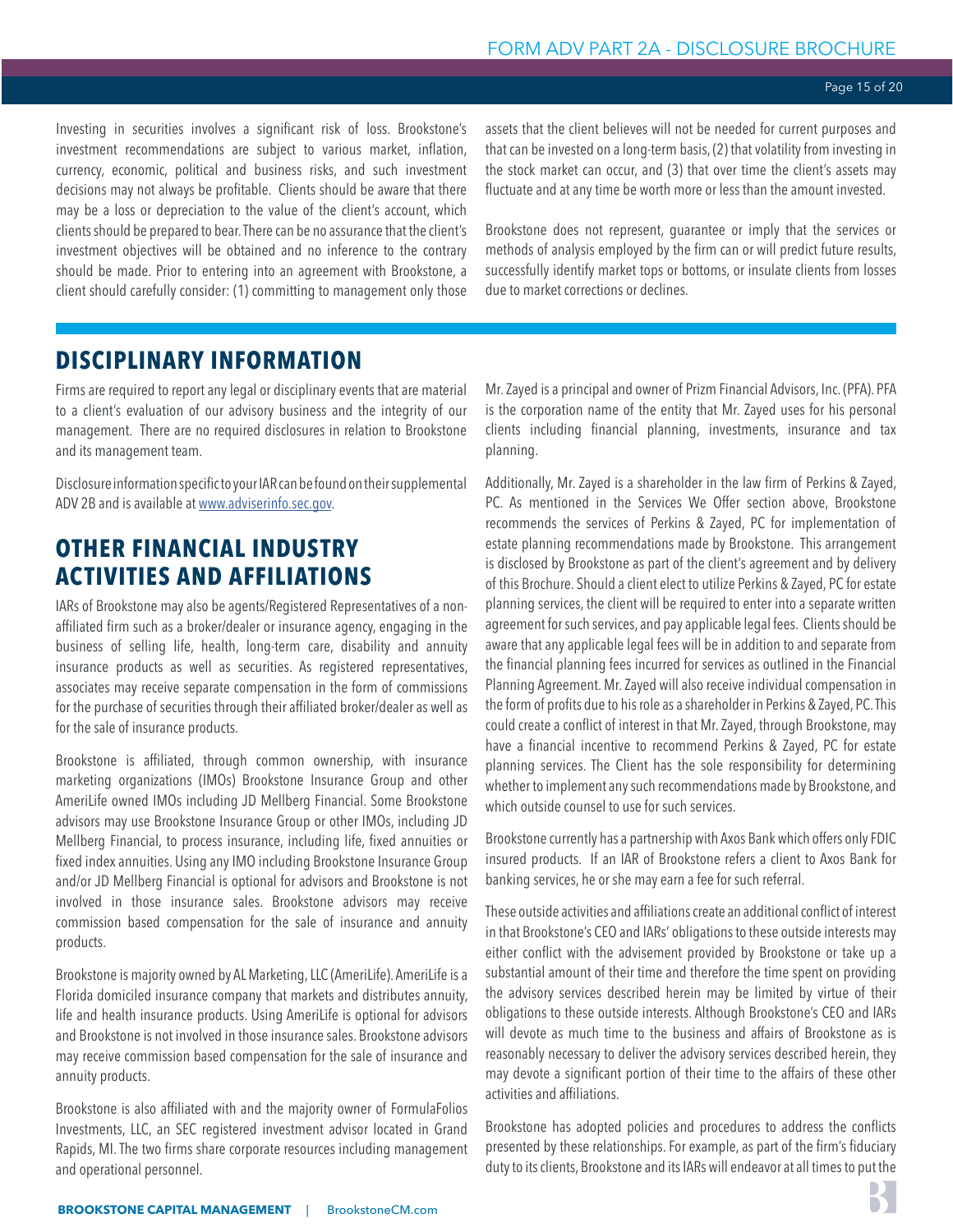<span id="page-15-0"></span>interest of its investment advisory clients first. Additionally, the conflicts presented by this practice are disclosed to clients at the time of entering into an advisory agreement. Please refer to the section of this brochure titled Code of Ethics and Personal Trading for additional information.

# **CODE OF ETHICS AND PERSONAL TRADING**

In accordance with SEC Rule 204a-1 of the Investment Advisers Act of 1940, Brookstone maintains and enforces a Code of Ethics. The Code requires employee, including IAR, reporting of all securities holdings and transactions may require prior pre-clearance from the firm's Chief Compliance Officer for certain securities transactions. The Code contains requirements regarding compliance with all Laws, Rules and Regulations, and it contains provisions for reporting violations of the Code to Brookstone's Chief Compliance Officer. All Brookstone IARs are expected to be honest and ethical, make full and accurate disclosures, remain in compliance with all applicable rules and regulations, and be accountable for what they do.

Brookstone and its IARs act as fiduciaries for their clients. They have a fundamental obligation to act in the best interest of their clients and to provide investment advice in the clients' best interest. They owe their clients a duty of undivided loyalty and utmost good faith. They should not engage in any activity in conflict with the interest of any client, and they should take

steps reasonably necessary to fulfill these obligations. Brookstone and its IARs must employ reasonable care to avoid misleading clients and must provide full and fair disclosure of all material facts to their clients and prospective clients. Generally, facts are "material" if a reasonable investor would consider them to be important. They must eliminate, or at least disclose, all conflicts of interest that might incline them – consciously or unconsciously – to render advice that is not disinterested. If they do not avoid a conflict of interest that could impact the impartiality of their advice, they must make full and fair disclosure of the conflict. Brookstone and its IARs cannot use their clients' assets for their own benefit or the benefit of other clients. Departure from this fiduciary standard may constitute "fraud" upon their clients under the Investment Advisers Act.

Brookstone and/ or its IARs may at any time own or invest in the same securities as it recommends to clients. All employees and IARs of Brookstone are required to submit to the Brookstone Compliance Department duplicate copies of all trades and account statements for review. Brookstone does not allow any IAR or employee to trade ahead of their clients. For individual securities such as stocks and bonds, any IARs or employees invested in the same models as clients are block traded where an average price is used.

To review a copy of Brookstone's Code of Ethics, please make a written request to your IAR, contact Brookstone at 630-923-6850, or email compliance@ brookstonecm.com.

# **BROKERAGE PRACTICES**

As an investment advisory firm, Brookstone has a fiduciary duty to seek best execution for client transactions. While best execution is difficult to define and challenging to measure, there is some consensus that it does not solely mean the achievement of the best price on a given transaction. Rather, it appears to be a collective consideration of factors concerning the trade in question. Such factors include the security being traded, the price of the trade, the speed of the execution, apparent conditions in the market, and the specific needs of the client. Brookstone's primary objectives when placing orders for the purchase and sale of securities for client accounts is to obtain the most favorable net results taking into account such factors as 1) price, 2) size of order, 3) difficulty of execution, 4) confidentiality and 5) skill required of the broker. Brookstone will recommend a broker/dealer to clients. The broker/dealer has been chosen based on the following: 1) the broker's capital depth, 2) the broker's market access, 3) the broker's transaction confirmation and account statement practices, 4) our knowledge of negotiated commission rates and spreads currently made available, 5) the nature and character of the markets for the security to be purchased or sold, 6) the desired timing of the transaction, 7) the execution, 8) clearance and settlement capabilities of the broker selected and others considered, 9) our knowledge of any actual or apparent operational problems of a broker and 10) the reasonableness of the commission or its equivalent for the specific transaction. Based on the above criteria, Brookstone may not necessarily pay the lowest commission or commission equivalent as specific transactions may involve specialized services on the part of the broker. This would justify higher commissions (or their equivalent) than other transactions requiring routine services. If

Brookstone is directed by the client to direct trades to a specific broker/dealer other than the custodian typically used by Brookstone for trade execution, it is disclosed that Brookstone's ability to negotiate commissions (where applicable), obtain volume discounts, or otherwise obtain best execution may not be as favorable as might otherwise be obtained.

# BEST EXECUTION AND SOFT DOLLAR BENEFITS

As stated above, Brookstone has full discretion to place buy and sell orders with or through such brokers or dealers as it may deem appropriate. It is the policy and practice of Brookstone to strive for the best price and execution that are competitive in relation to the value of the transaction ("best execution"). In order to achieve best execution, Brookstone will use its best judgment to choose the broker/dealer most capable of providing the brokerage services necessary to obtain the best overall qualitative execution.

When Brookstone believes that more than one broker can offer the brokerage and execution services needed to obtain the best available price and most favorable execution, consideration may be given to selecting those brokers which also supply research services of assistance to Brookstone in fulfilling its investment advisory responsibilities. Such services may include research reports, services and seminars, computer software and related hardware for services. Selecting a broker/dealer in recognition of the provision of services or products other than transaction execution is known as paying for those services or products with "soft dollars." Some of these services are provided to Brookstone as part of a "bundled package" from the broker/dealer. However, Brookstone's clients may pay higher commission rates than those normally obtained from other brokers. Moreover, some of the services may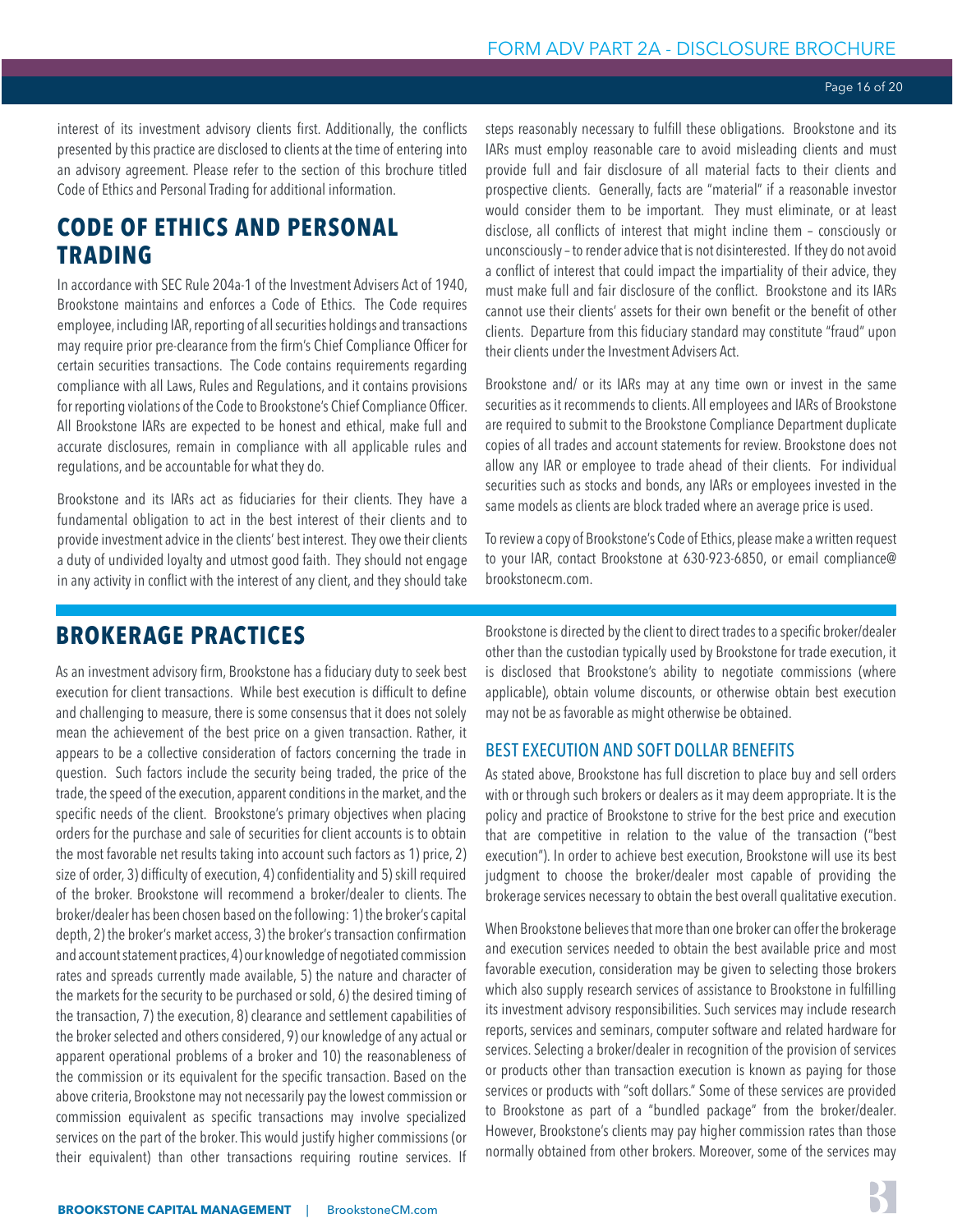#### Page 17 of 20

benefit a specific segment of Brookstone's clients. Brookstone does not attempt to match a particular client's trade executions with broker/dealers who have provided research services which have directly benefited that client's portfolio. Rather, research services received by Brookstone are used for the ultimate benefit of all of its clients. This also benefits Brookstone since it does not have to have to produce or pay for the research, products or services. Consequently, Brookstone may have an incentive to select or recommend a broker/dealer based on these benefits rather than in the clients' interest in receiving most favorable execution.

While clients may in certain circumstances direct Brookstone to use a specific custodian, Brookstone's selection of the custodian may keep costs down. Due to Brookstone's relationship with TD Ameritrade, TD Ameritrade has agreed to pay for certain expenses on behalf of Brookstone. Such benefits includes servicing fees, taxes and ancillary fees associated with these products, which may or may not benefit, directly or indirectly, any Brookstone client, and will not increase any costs to Brookstone's TD Ameritrade clients. For more information, contact TD Ameritrade at (800) 783- 1086. Importantly, Brookstone's receipt of such benefits may or may not be offered to other independent advisors that participate in the program. Brookstone is still obligated to review best execution and act in the best interest of its clients regardless of this relationship.

Notably, Brookstone has a potential conflict of interest in recommending its clients to have their assets held in custody with TD Ameritrade due to the incentive and receipt of soft dollar benefits. TD Ameritrade, and others, may consider the amount and profitability to the custodian of the assets in, and trades placed for, Brookstone's client accounts when determining whether to continue providing these additional services to Brookstone. Currently, Brookstone pays no fees to TD Ameritrade for receiving these additional services. In furtherance of the best of interest of its clients, Brookstone will periodically review the broker/dealer firms used to execute client transactions, taking into account the above qualitative considerations, among others, such as reliability, accuracy, competency of bundling trades, timing of execution, and many other factors.

#### TD AMERITRADE INSTITUTIONAL PROGRAM

Brookstone participates in the institutional advisor program (the "Program") offered by TD Ameritrade Institutional. TD Ameritrade Institutional is a division of TD Ameritrade Inc., member FINRA/SIPC ("TD Ameritrade "), an unaffiliated SEC-registered broker-dealer and FINRA member. TD Ameritrade offers to independent investment advisors services which include custody of securities, trade execution, clearance and settlement of transactions. Advisor receives some benefits from TD Ameritrade through its participation in the Program.

Brookstone participates in TD Ameritrade's Institutional customer program as stated above and Brookstone requires clients to maintain accounts with TD Ameritrade for custody and brokerage services. There is no direct link between Brookstone's participation in the program and the investment advice it gives to its clients, although Brookstone receives economic benefits through its participation in the program that are typically not available to TD

Ameritrade retail investors. These benefits include the following products and services (provided without cost or at a discount): duplicate client statements and confirmations; research related products and tools (including Brookstone's Orion subscription, a back office performance and reporting system); consulting services; access to a trading desk serving advisor participants; access to block trading (which provides the ability to aggregate securities transactions for execution and then allocate the appropriate shares to client accounts); the ability to have advisory fees deducted directly from client accounts; access to an electronic communications network for client order entry and account information; access to mutual funds with no transaction fees and to certain Institutional money managers; and discounts on compliance, marketing, research, technology, and practice management products or services provided to Brookstone by third party vendors. TD Ameritrade may also have paid for business consulting and professional services received by Brookstone's related persons, and may also pay or reimburse expenses (including travel, lodging, meals and entertainment expenses) for Brookstone's personnel to attend conferences or meetings relating to the program or to TD Ameritrade's advisor custody and brokerage services generally. Some of the products and services made available by TD Ameritrade through the program may benefit Brookstone but may not benefit its client accounts. These products or services may assist Brookstone in managing and administering client accounts, including accounts not maintained at TD Ameritrade. Other services made available by TD Ameritrade are intended to help Brookstone manage and further develop its business enterprise. The benefits received by Brookstone (or its personnel) through participation in the program do not depend on the amount of brokerage transactions directed to TD Ameritrade. Clients should be aware, however, that the receipt of economic benefits by Brookstone or its related persons in and of itself creates a potential conflict of interest and may indirectly influence Brookstone' choice of TD Ameritrade for custody and brokerage services.

Brookstone also receives from TD Ameritrade certain additional economic benefits ("Additional Services") that may or may not be offered to any other independent investment advisors participating in the program. Specifically, the Additional Services include Orion, Brookstone's back office performance and reporting system. TD Ameritrade provides the Additional Services to Brookstone in its sole discretion and at its own expense, and Brookstone does not pay any fees to TD Ameritrade for the Additional Services. Brookstone and TD Ameritrade have entered into a separate agreement (Additional Services Addendum) to govern the terms of the provision of the Additional Services.

As part of Brookstone's agreement with TD Ameritrade, TD Ameritrade provides Brookstone with payment coverage for Orion. These services are used in conjunction with the firm's advisory practice, and provide direct and/ or indirect beneficial benefit to all Brookstone clients, whether those clients utilize TD Ameritrade or not. While there is no direct link between this and the advice provided to Brookstone clients, this arrangement could be considered a conflict of interest that clients are herein made aware of, and which clients should consider when choosing an advisor. The benefits described above are not dependent on specific dollar amounts of brokerage transactions directed to TD Ameritrade by Brookstone.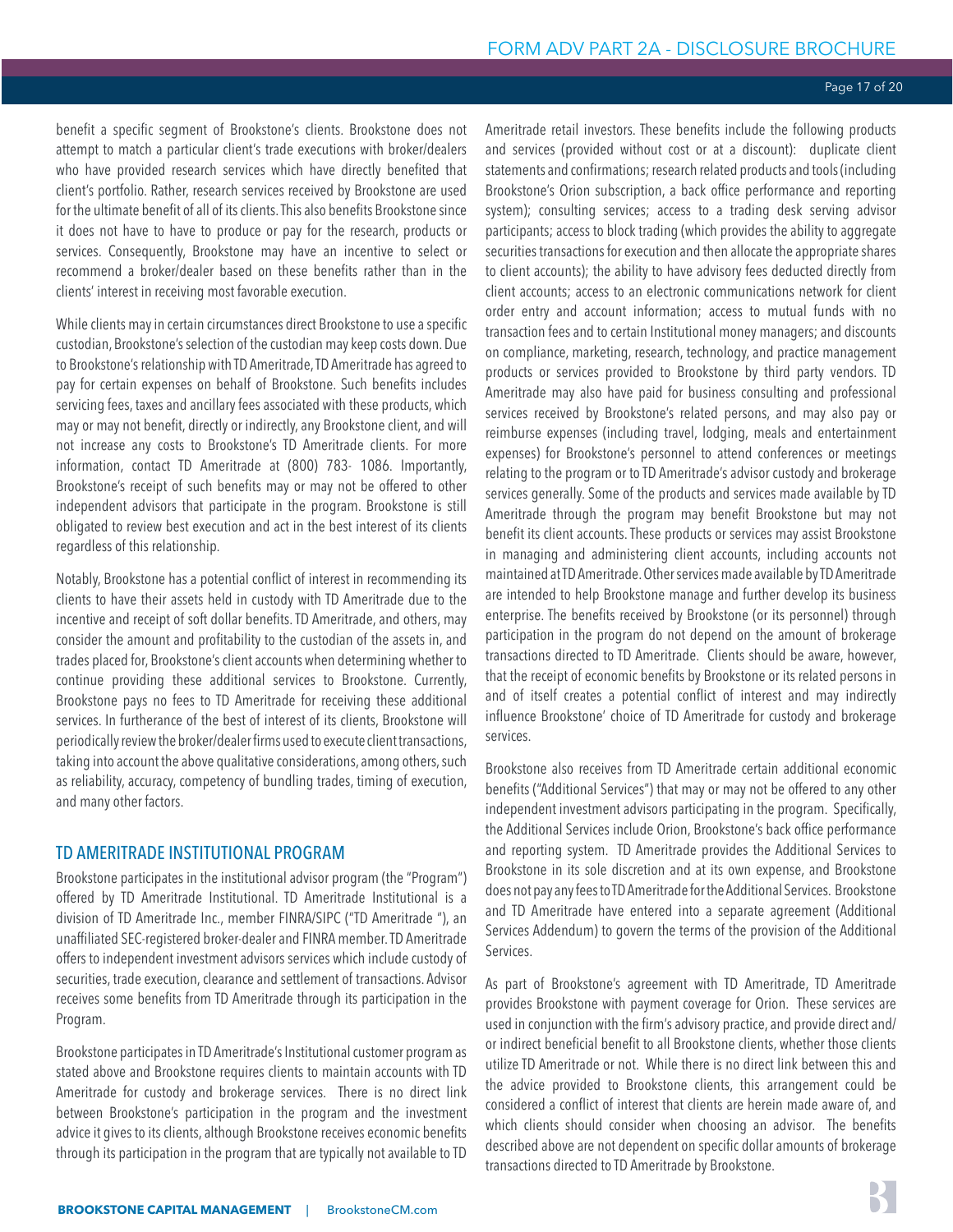#### Page 18 of 20

<span id="page-17-0"></span>Brookstone's receipt of Additional Services raises potential conflicts of interest. In providing Additional Services to Brookstone, TD Ameritrade most likely considers the amount and profitability to TD Ameritrade of the assets in, and trades placed for, Brookstone's client accounts maintained with TD Ameritrade. TD Ameritrade has the right to terminate the Additional Services Addendum with Brookstone, in its sole discretion, provided certain conditions are met. Consequently, in order to continue to obtain the Additional Services from TD Ameritrade, Brookstone may have an incentive to recommend to its clients that the assets under management by Brookstone be held in custody with TD Ameritrade and to place transactions for client accounts with TD Ameritrade. In addition, Brookstone shares the Additional Services with its affiliated entities. Consequently, Brookstone's clients' brokerage commissions and custodial fees generated at TD Ameritrade may be used to benefit Brookstone's affiliates. Brookstone's receipt of Additional Services does not diminish its duty to act in the best interests of its clients, including seeking best execution of trades for client accounts.

# ORDER AGGREGATION AND ALLOCATION

Brookstone may combine orders into block trades when more than one account is participating in the trade. This blocking or bunching technique

must be equitable and potentially advantageous for each such account (i.e. for the purposes of reducing brokerage commissions or obtaining a more favorable execution price). Block trading is performed when it is consistent with the duty to seek best execution and is consistent with the terms of Brookstone's investment advisory agreements. Equity trades are blocked based upon fairness to client, both in the participation of their account, and in the allocation of orders for the accounts of more than one client. Allocations of all orders are performed in a timely and efficient manner. All managed accounts participating in a block execution receive the same execution price (average share price) for the securities purchased or sold in a trading day. Any portion of an order that remains unfilled at the end of a given day will be rewritten on the following day as a new order with a new daily average price to be determined at the end of the following day. Due to the low liquidity of certain securities, broker availability may be limited. Open orders are worked until they are completely filled, which may span the course of several days. If an order is filled in its entirety, securities purchased in the aggregated transaction will be allocated among the accounts participating in the trade in accordance with the allocation statement. If an order is partially filled, the securities will be allocated pro rata based on the allocation statement. Brookstone may allocate trades in a different manner than indicated on the allocation statement (non-pro rata) only if all managed accounts receive fair and equitable treatment.

# **REVIEW OF ACCOUNTS**

Brookstone IARs periodically review their designated client accounts on a regular basis and no less than annually. Client accounts are reviewed for appropriateness in light of each client's investment objectives, risk tolerance and financial goals. Brookstone's CEO, Mr. Zayed, is responsible for the general oversight of all supervised persons, and has ultimate authority over portfolio management, fundamentals, model portfolio constituents, asset allocation and areas of potential concern.

In addition to periodic reviews, reviews may be triggered when Brookstone becomes aware of a change in a client's investment objective, a change in market conditions, change of employment, re-balancing of assets to maintain proper asset allocation and any other activity that is discovered as the account is reviewed. The client is encouraged to notify Brookstone or their IAR if changes occur in his/her personal financial situation that might adversely affect his/her investment plan.

The client will receive written statements no less than quarterly from the custodian. In addition, the client may receive other supporting reports from Mutual Funds, Asset Managers, Trust Companies or Custodians, Insurance Companies, Broker/Dealers and others who are involved with client accounts. Brookstone has the ability to prepare written quarterly reports reflecting current positions and valuations which may be provided to all clients for managed accounts. Third party custodians also provide monthly statements. Financial planning clients receive a written copy of their financial plan with all supporting analyses.

# REPORTS PROVIDED TO CLIENTS

Clients may receive a quarterly performance evaluation, a monthly activity summary statement, confirmation of all transactions as they occur, and a year-end tax summary supplemental to their account statements. All reports are provided in writing. Additional reports may be provided depending on the program and at the request of the client. All account statements are sent to the client directly from the custodian. Clients should compare any firm generated statements to custodial statements.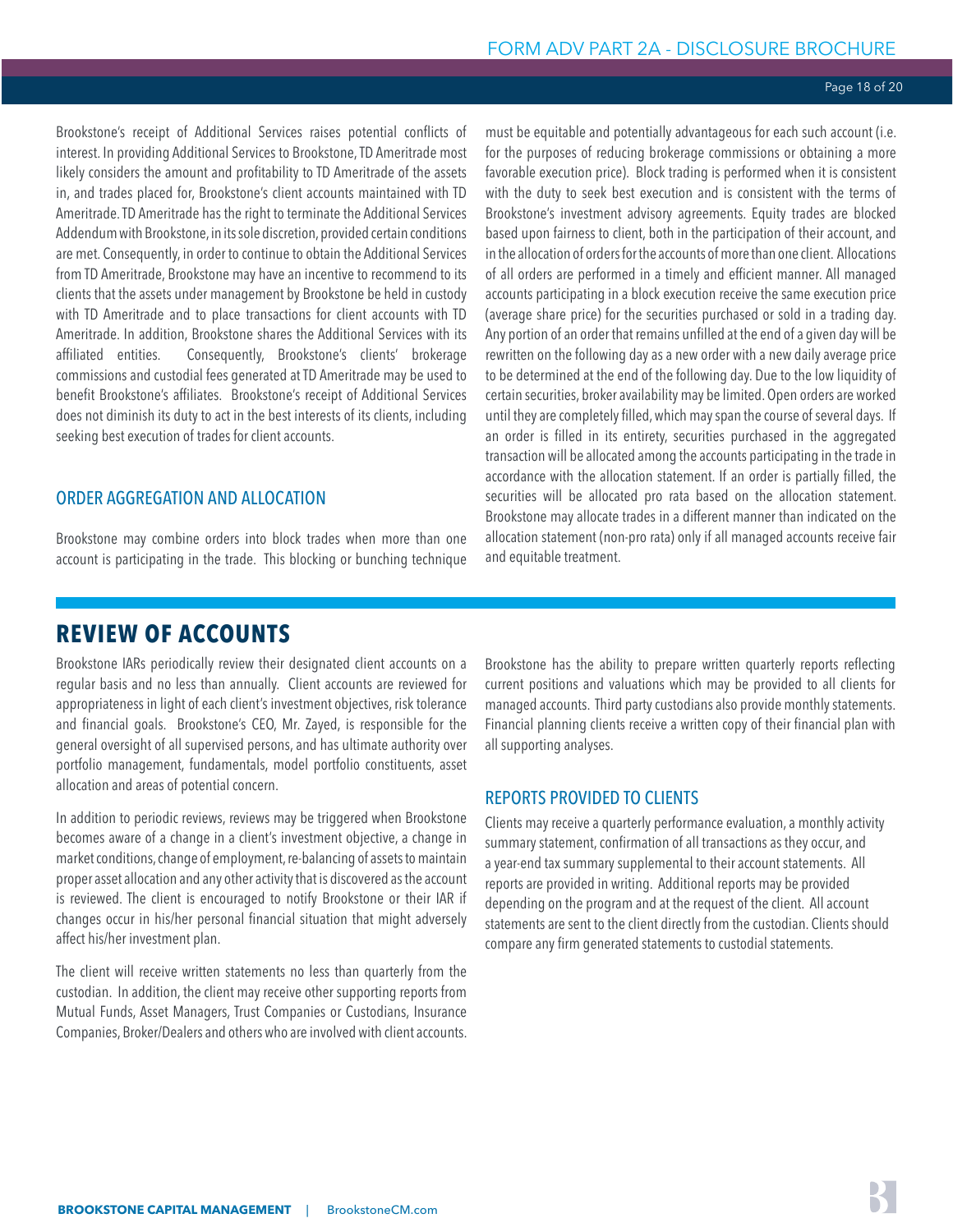# <span id="page-18-0"></span>**CLIENT REFERRALS AND OTHER COMPENSATION**

# ECONOMIC BENEFITS RECEIVED

Brookstone is provided with an economic benefit through its receipt of soft dollars in accordance with Section 28(e) of the Securities Exchange Act of 1934. Brookstone may enter into these "soft dollar" arrangements whereby brokerage transactions are directed to certain broker/dealers in return for investment research products and/or services which assist Brookstone in its investment decision-making process. The receipt of such services may be perceived to serve as an economic benefit to Brookstone, and although customary, these arrangements give rise to potential conflicts of interest, including the incentive to allocate securities transactional business to broker/ dealers based on the receipt of such benefits rather than on a client's interest in receiving most favorable execution. Please refer to the Brokerage Practices section of this brochure which more fully describes these benefits and how Brookstone addresses the conflicts of interest.

Additionally, as described in Other Financial Industry Activities and Affiliations above, Principals and IARs of Brookstone may receive compensation from other non-affiliates. Such compensation shall only be received in conjunction with those services provided to such non-affiliates.

# COMPENSATION FOR CLIENT REFERRALS

Brookstone has entered into solicitor relationships with individuals and organizations, ("Solicitors") in order to give or receive payments for referral of certain clients. In the instance where Brookstone receives a client referral from a Solicitor, Brookstone will pay a cash referral fee to the Solicitor based upon a percentage of our advisory fee received from that particular client. In the instance where Brookstone refers a client to another advisor. Brookstone will receive a cash referral fee from the advisor for its referral of a Brookstone client.

Under these circumstances, Brookstone will enter into a solicitor's agreement with the other party. All such agreements will be in writing and comply with the applicable state and federal regulations. While the specific terms of each agreement may differ, generally, the compensation will be based upon a varying percentage of the assets under management by the client, or a fixed amount, which shall be paid by the advisor until the account is closed by written authorization from the client. Any such fee shall not result in any additional charge to the client.

Each prospective client who is referred under such an arrangement will receive a copy of applicable advisor's Form ADV Part 2A and a separate written disclosure document disclosing the nature of the relationship between the solicitor and the advisor and the amount of compensation that will be paid to the third party solicitor, which must be acknowledged in writing by the solicited client.

# TD AMERITRADE INSTITUTIONAL ADVISOR PANEL

On behalf of Registrant, Registrant serves on the TD Ameritrade Institutional Advisor Panel (Panel). The Panel consists of approximately twenty-four independent investment advisors that advise TD Ameritrade Institutional (TDA Institutional) on issues relevant to the independent advisor community. The Panel meets in person on average three to four times per year and conducts periodic conference calls on an as needed basis. Investment advisors are appointed to serve on the Panel for two year terms by TDA Institutional senior management. An investment advisor may serve longer than two years if appointed to additional terms by TDA Institutional senior management Registrant's current term expires in February of 2019. At times, Panel members are provided confidential information about TDA Institutional initiatives. Panel members are required to sign confidentiality agreements. TD Ameritrade, Inc. (TD Ameritrade) does not compensate Panel members. However, TD Ameritrade pays or reimburses Registrant for the travel, lodging and meal expenses Registrant incurs in attending Panel meetings. The benefits received by Registrant or its personnel by serving on the Panel do not depend on the amount of brokerage transactions directed to TD Ameritrade. Clients should be aware, however, that the receipt of economic benefits by Registrant or its related persons in and of itself creates a potential conflict of interest and may indirectly influence Registrant's recommendation of TD Ameritrade for custody and brokerage services.

# **CUSTODY OF CLIENT FUNDS AND SECURITIES**

Brookstone does not custody client assets and uses an independent third party custodian to hold all client securities and assets. The third party custodian is TD Ameritrade. Clients receive monthly or quarterly statements, as well as trade conformations, directly from the custodian. Clients should compare these statements to any other reports generate by their advisor.

In selecting custodial brokers for execution or recommendation to customers, Brookstone considers the full range and quality of services, including the value of research provided, execution capability, commission rate, financial responsibility and responsiveness to Brookstone in order to obtain the best execution for the client. Brookstone periodically evaluates the custodial broker/dealers it selects or recommends for clients.